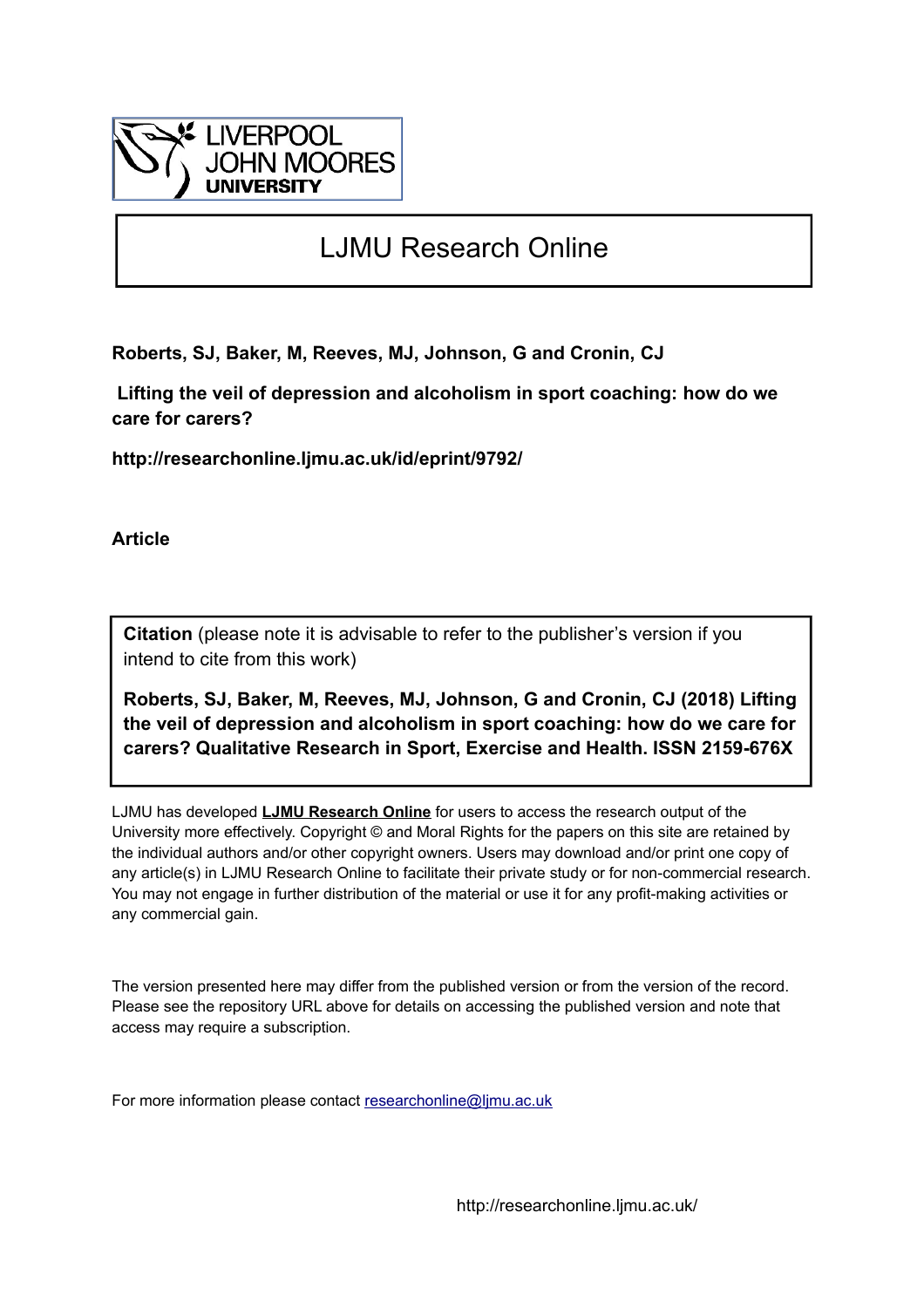Lifting the veil of depression and alcoholism in sport coaching: how do we care for carers?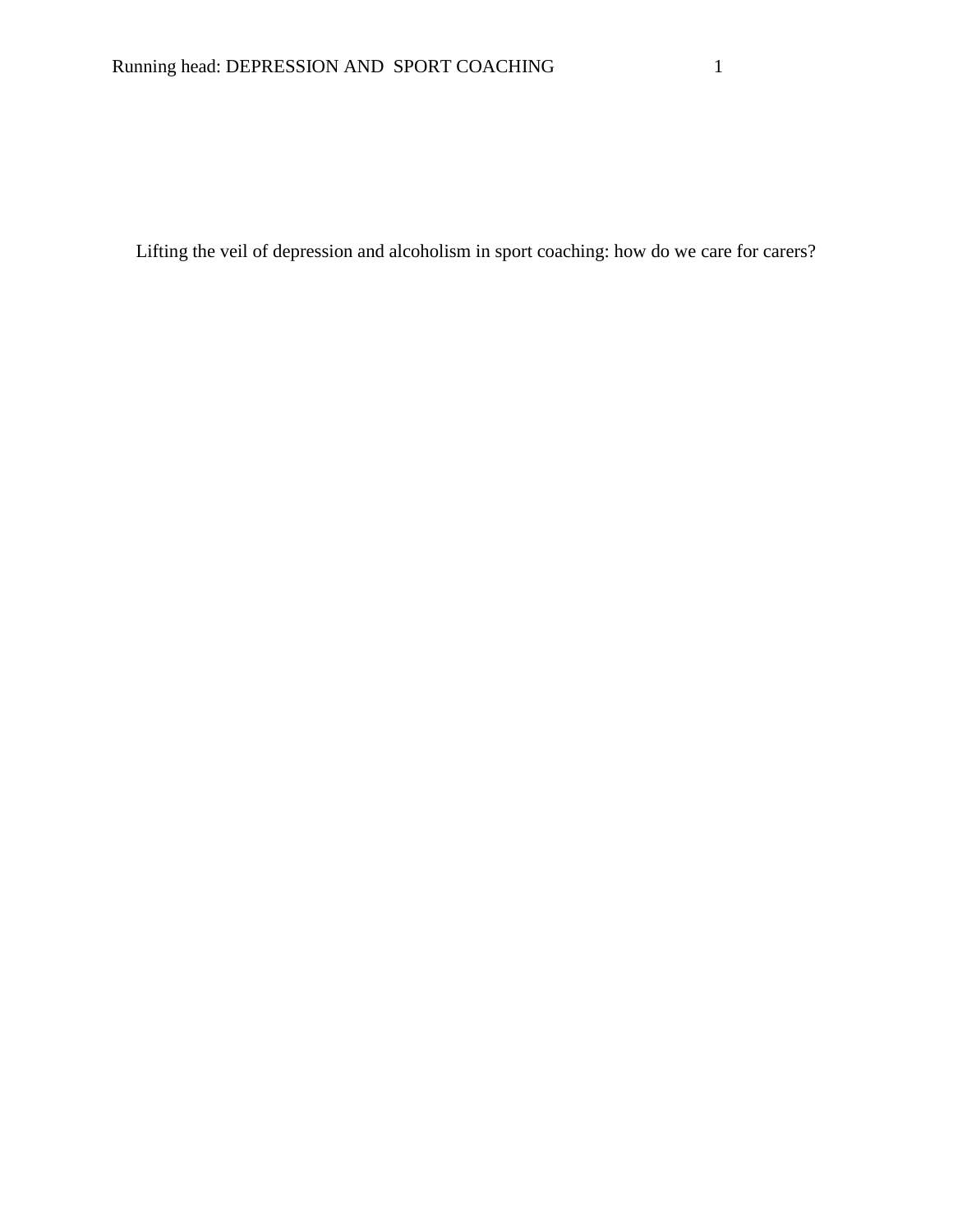#### Abstract

 The purpose of this article is to explore the insights of an elite sport coach living with comorbid depression and alcohol misuse. Such consideration is necessary because as coaching is increasingly repositioned as a caring activity the wellbeing of coaches themselves has rarely been considered. To address this gap, a narrative analysis methodology and a story telling approach was used to present the experiences of a case study coach (Steve). The story is derived from Steve's own perspective and the perspective of his wife, Jane. This novel multi-voiced approach reveals the complex interplay between the sporting environment, Steve's depression and his alcohol related problems. In doing so, Steve's story makes an original contribution by unveiling the issue of mental health in elite sport coaching. Steve's story depicts the significant impact of depressive symptoms, coupled by excessive alcohol use on a coach, their personal life, and their career. Using the work of Goffman and Sartre, the story alludes to how such symptoms can be hidden, to greater and lesser extents, from professional colleagues. This is an important theoretical contribution, because to care for coaches, colleagues, employers, and health professionals will need to understand the needs of individuals such as Steve. Developing an open and supportive culture, which accepts that coaches are fallible, may however be a challenge within professional sport contexts.

*Keywords:* addiction, creative non-fiction, mental health, storytelling, elite sport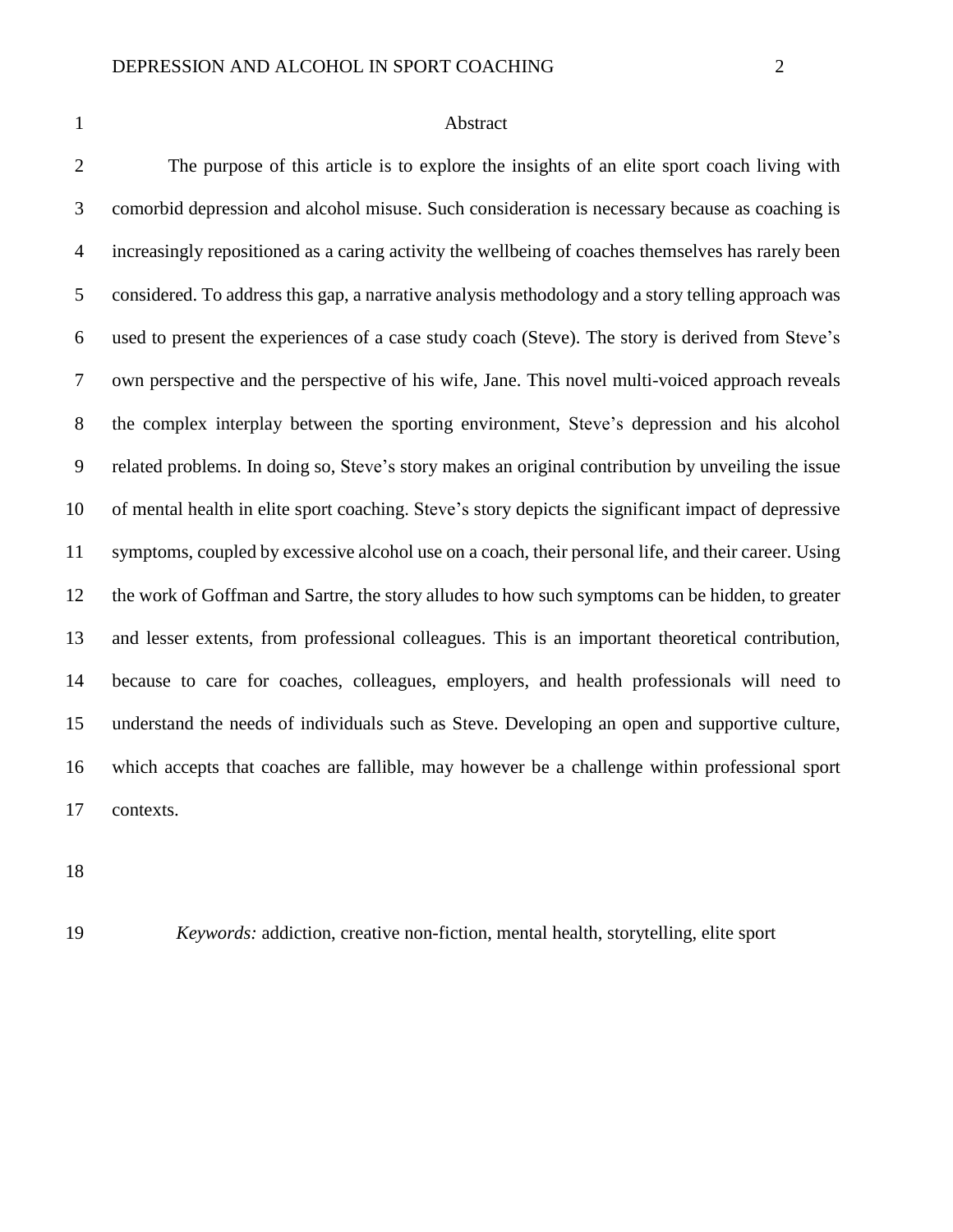### Introduction

 In 2005, *The Lancet* published an essay by Kerry Mummery, a former American national- level swimming coach, surrounding the debilitating effects of depression in professional sport. Mummery's essay used the example of Kelly Holmes, a double Olympic gold medallist (athletics), to draw attention to depression in sport. Since this publication a number of high-profile professional athletes have reported suffering from mental illness, for example; Michael Slater, Marcus Trescothick, (cricket); Stan Collymore, Clarke Carlisle, Neil Lennon (soccer); and Ricky Hatton (boxing). Sadly, since 2005 there are also a number of reported deaths by suicide including; Robert Enke, Gary Speed (soccer), Wade Belak (ice hockey), Peter Roebuck, David Bairstow (cricket), Ray Easterling, Dave Duerson, Kendrick McKinley (American Football) (Malcolm & Scott, 2012). More recently in the United Kingdom (UK) we have witnessed a professional soccer coach reveal his experiences of living and working with a mental illness (i.e. Martin Ling) and sadly in 2017 Dermot Drummy a professional soccer manager committed suicide after losing his job at an English League club.

 Concomitantly, a small corpus of literature has argued that coaching should be (re)considered as a caring activity, where coaches care for athletes and their needs (Cronin, Roberts, Cronin & Armour, 2018). The genesis of this argument lies in a conception of coaching as a pedagogical activity (Jones, 2006; Armour, 2011). On this basis, it is has long been recognised that coaches have a legal duty of care, to safeguard participants (Partington, 2017). In practice, such care typically involves ensuring safe and reasonable training activities. In more recent times, however, authors have suggested that care should not be limited to the minimum legal requirement, but that as a pedagogues, coaches should embrace a more aspirational and holistic caring ethic (Jones, 2009; Cronin & Armour, 2017). From this perspective, a moral and social concern for the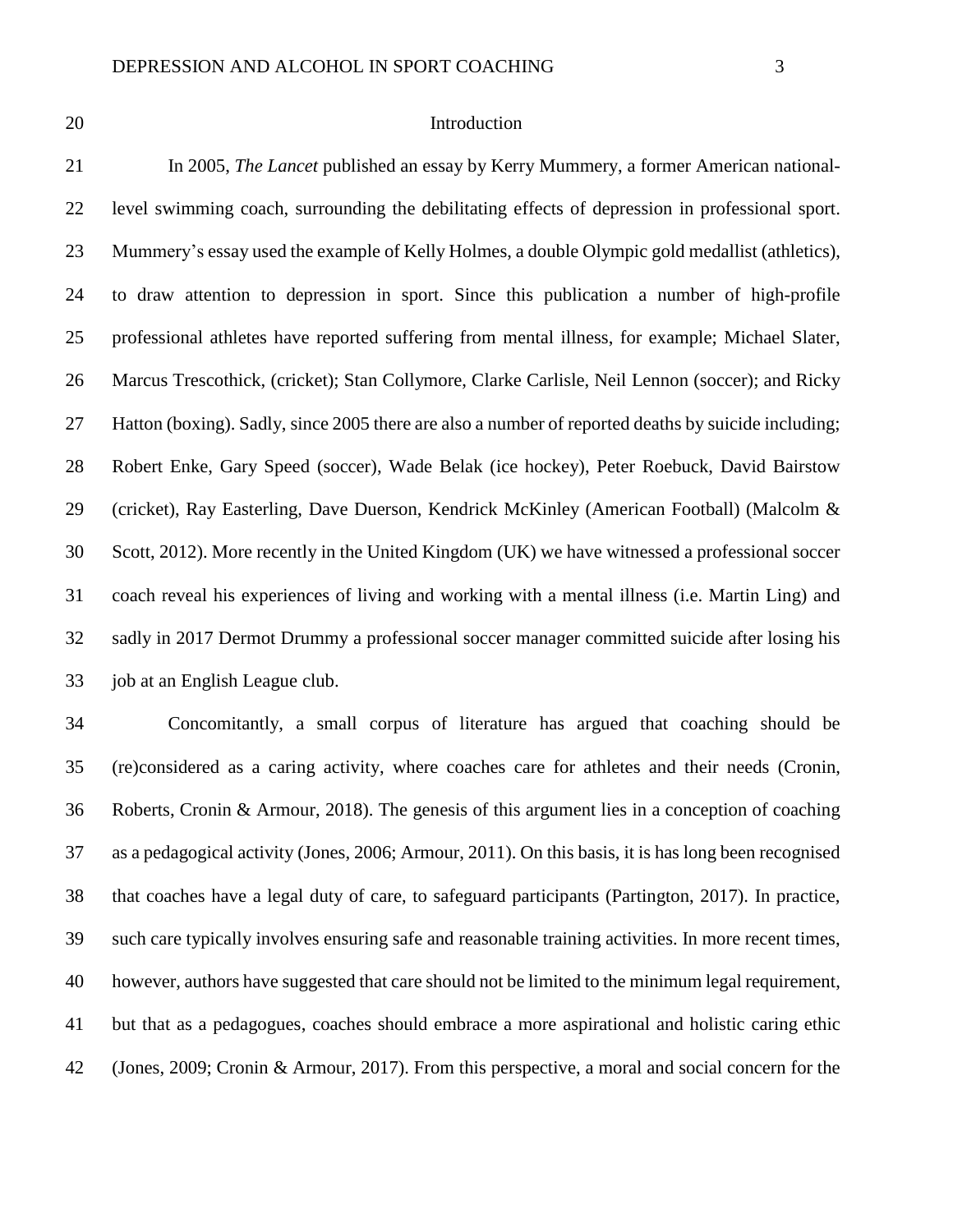health, wellbeing and needs of athletes is a precursor to personalised, consensual and effective coaching practice. To that end, researchers have described how coaches in elite sport contexts could care for athletes. Specifically, it has been argued that coaches should listen to athletes' concerns and advocate for their needs (Knust & Fisher, 2015), empathise and involve athletes in decision-making (Annerstedt & Eva-Carin, 2014), and work with other staff such as medical professionals to develop a web of care around athletes (Cronin, Roberts, Cronin, & Armour, 2018). Thus, through these guidelines, coaches are positioned as carers who are well placed to support and help athletes flourish as performers and individuals.

 Notwithstanding the positioning of coaching as a caring activity, the needs of coaches themselves and the care that they receive is an area that remains underdeveloped. This is remiss, because sport coaching in elite contexts can be a demanding and emotionally laborious activity. Indeed, instances of coaches experiencing burnout have been described (Frey, 2007; Olusoga, Butt, Hays, & Maynard, 2009; Olusoga, Butt, Maynard, & Hays, 2010; Bentzen, Lemyre, & Kentta, 2015), and this has been linked to stress caused by the demands of the coaching role exceeding the capacity of the coach (Hjälm, Kenttä, Hassménan, & Gustafsson, 2007). Specifically, coaches have described feelings of emotional exhaustion, low self-esteem, cynicism and sustained fatigue (Olusoga, Butt, Maynard, & Hays, 2010). Symptoms that perhaps are in need of care.

 Thus, while coaches have been portrayed as potential carers, it is important to note that they themselves are vulnerable to mental illness. While the complexities of challenges such as depression and alcohol dependency is becoming increasingly understood in athlete populations (Doherty, Hannigan, & Campbell, 2016), the same cannot be said for that of coaches. In an attempt to fill this void, this paper reveals the debilitating nature of depression in the life of an elite football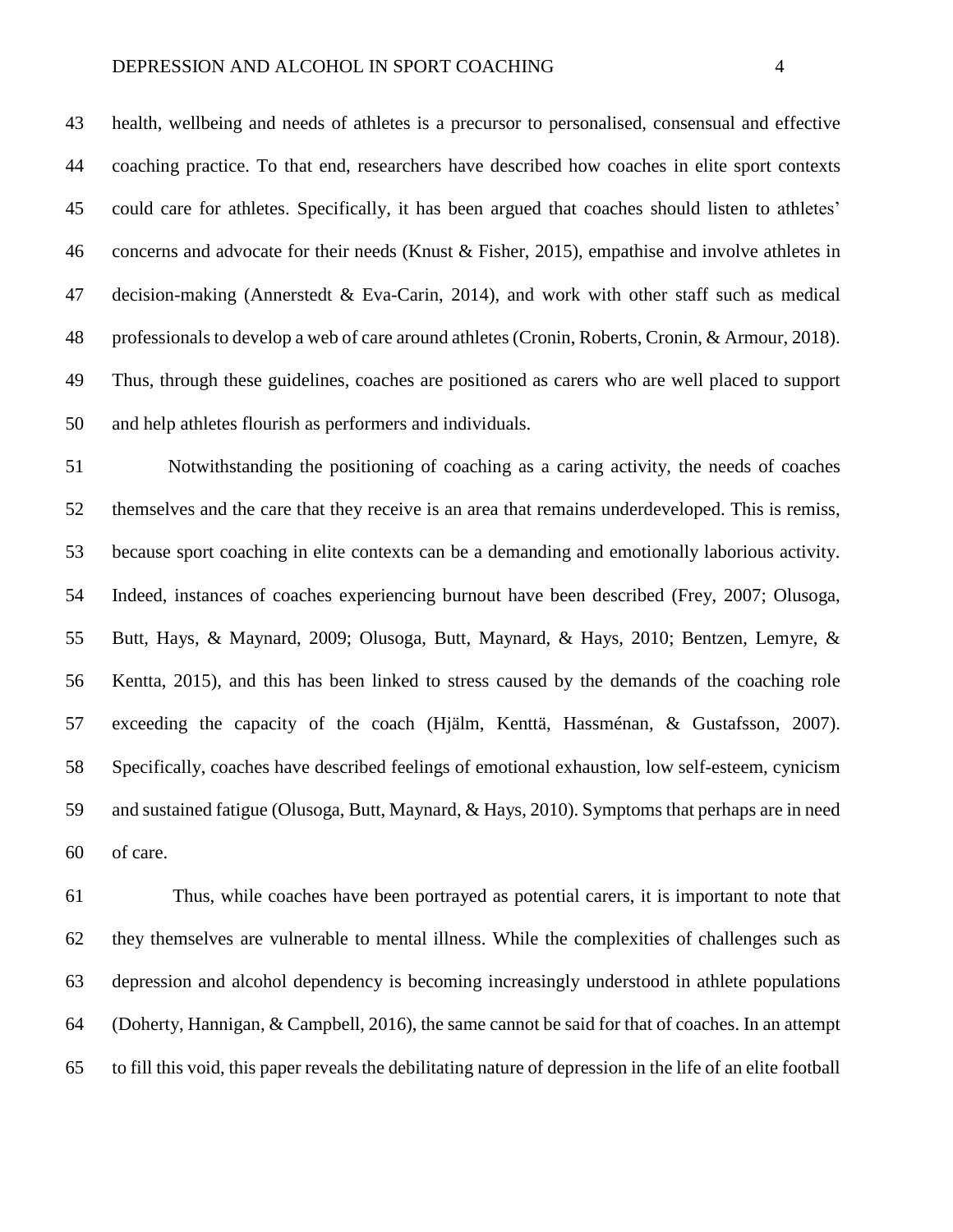(soccer) coach: Steve. To that end, this paper presents a creative non-fiction narrative of Steve's experiences of depression coupled with a deepening dependency on alcohol. In doing so, the article makes an original contribution by highlighting how depression and alcohol dependency can manifest in the life of an elite sport coach. The contribution is significant because the health and wellbeing of practitioners does not only influence athletes' performance (Frey, 2007), but as Steve's story demonstrates, is an important factor in both the working and 'hidden' personal lives

 activity, then coaches themselves may also need support in order to enact this laborious and demanding role.

of coaches and their family. Moreover, if coaching is to be positioned as a sustainable caring

- 
- 

### Depression and Sport

 According to the Diagnostic Statistical Manual of Mental Disorders (DSM-V, 2013) individuals diagnosed with depression can experience a reduction in functioning while presenting a range of continuous symptomology. Contemporary understanding of the epidemiology of depression suggest those individuals affected will display somatic symptoms such as, sleep disturbance, weight and appetite changes, feelings of guilt or sadness, low levels of perceived self-worth, changes in libido/energy, poor concentration, and persistent thoughts of death and suicide (Doherty, Hannigan & Campbell, 2016). Depression can be an incapacitating illness and is consequently regarded a major public health concern (Kull, Aninsaar, Kiive & Raudsepp, 2012). The World Health Organisation (WHO) estimate that 322 million people worldwide suffer from depression, and a further 125 million people worldwide are reported to be affected by alcohol related disorders (WHO, 2014).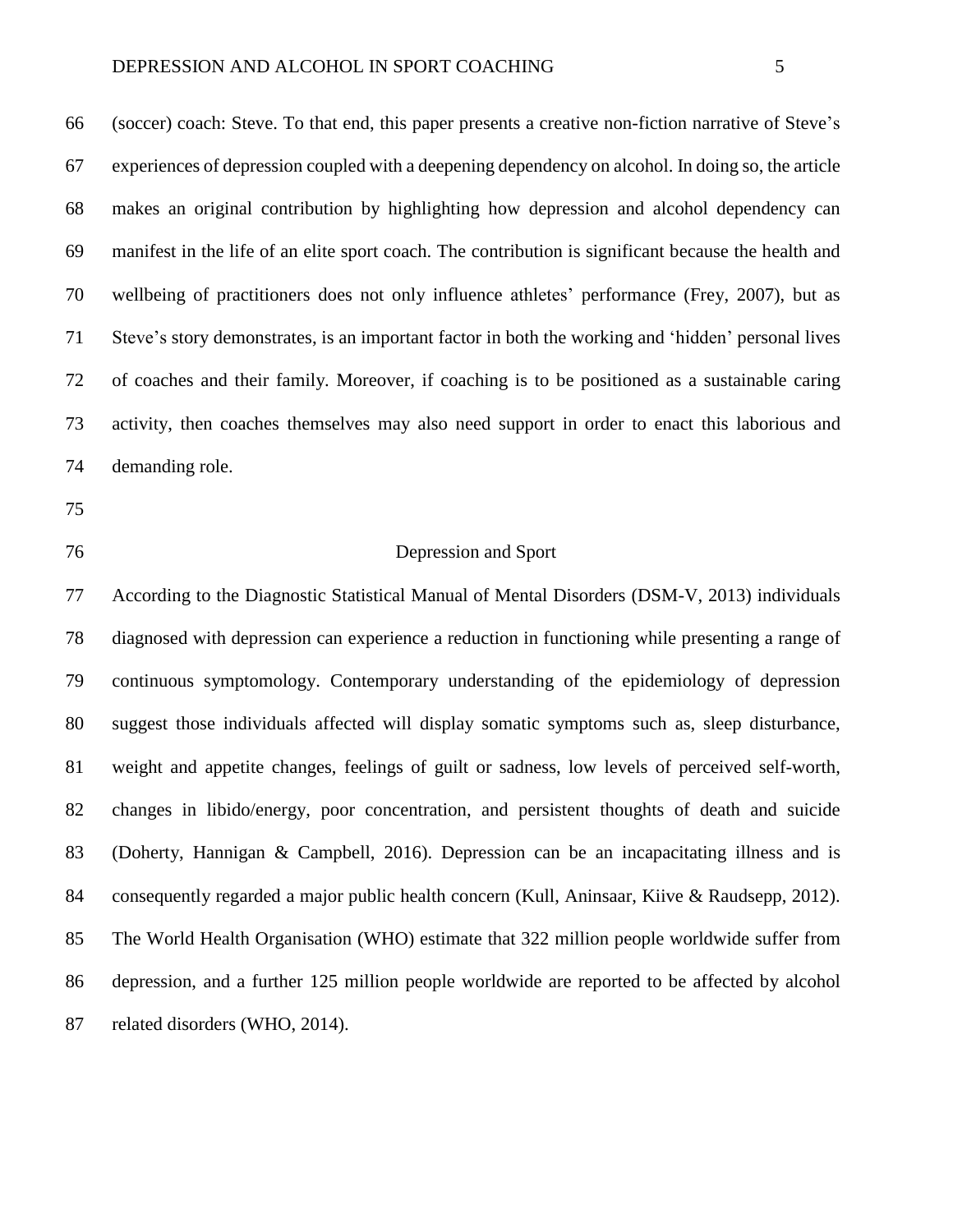Interestingly, there is evidence suggesting that physical activity, sport and athletic exercise may actively reduce bouts of depression and mental well-being in normative populations (i.e. Craft, 2005; Faulkner & Biddle, 2004; Rethorst et al., 2009). However, it appears that athletes in elite sport contexts may be more vulnerable to acute bouts of depression and associated mental illness due to the intense challenge of striving for excellent performance (Carless & Douglas, 2009; 2012; 2013 Yang et al. 2007; Storch, Storch, Killiany, & Roberti, 2005; Nixdorf, Frank, & Beckmann, 2013).

 Elite coaches similarly inhabit such intense contexts. Indeed, in elite sport, longevity for the coach is often determined by performance related measures, and success and failure can depend on small and erroneous margins (Olusoga, Butt, Maynard, & Hays, 2010). For the coach working in elite sport their ultimate goal is to improve athlete/team performance, to maintain high win/loss ratios, and to push athletes to their limits. The coach is therefore often judged by the performance(s) of the athlete(s) in their care. It is perhaps unsurprising therefore that professional 102 sport coaching is considered alongside other occupations such as teaching (Winefield & Jarrett, 2001) and nursing (Pyrjmachuck & Richards, 2007) as extremely stressful (Olusoga, Butt, Maynard, & Hays, 2010). From this position, it is reasonable to hypothesise that elite sport coaches operate in environments that may not be conducive to positive mental health, and yet for coaches, acknowledging that they may suffer the symptoms of poor mental health is discouraged because of outdated ideals of masculinity and authoritarianism (Roderick & Schumacher, 2017). Indeed, many sufferers of depression may be reluctant to report or share depressive symptoms as they are incongruous to societal ideals of masculine identity (i.e. crying) or lead to stressors such as self-stigma (Martin, Neighbors & Griffith, 2013). The concept of self-stigma is where the negative thoughts of society are internalised by the individual, thus the individual will start to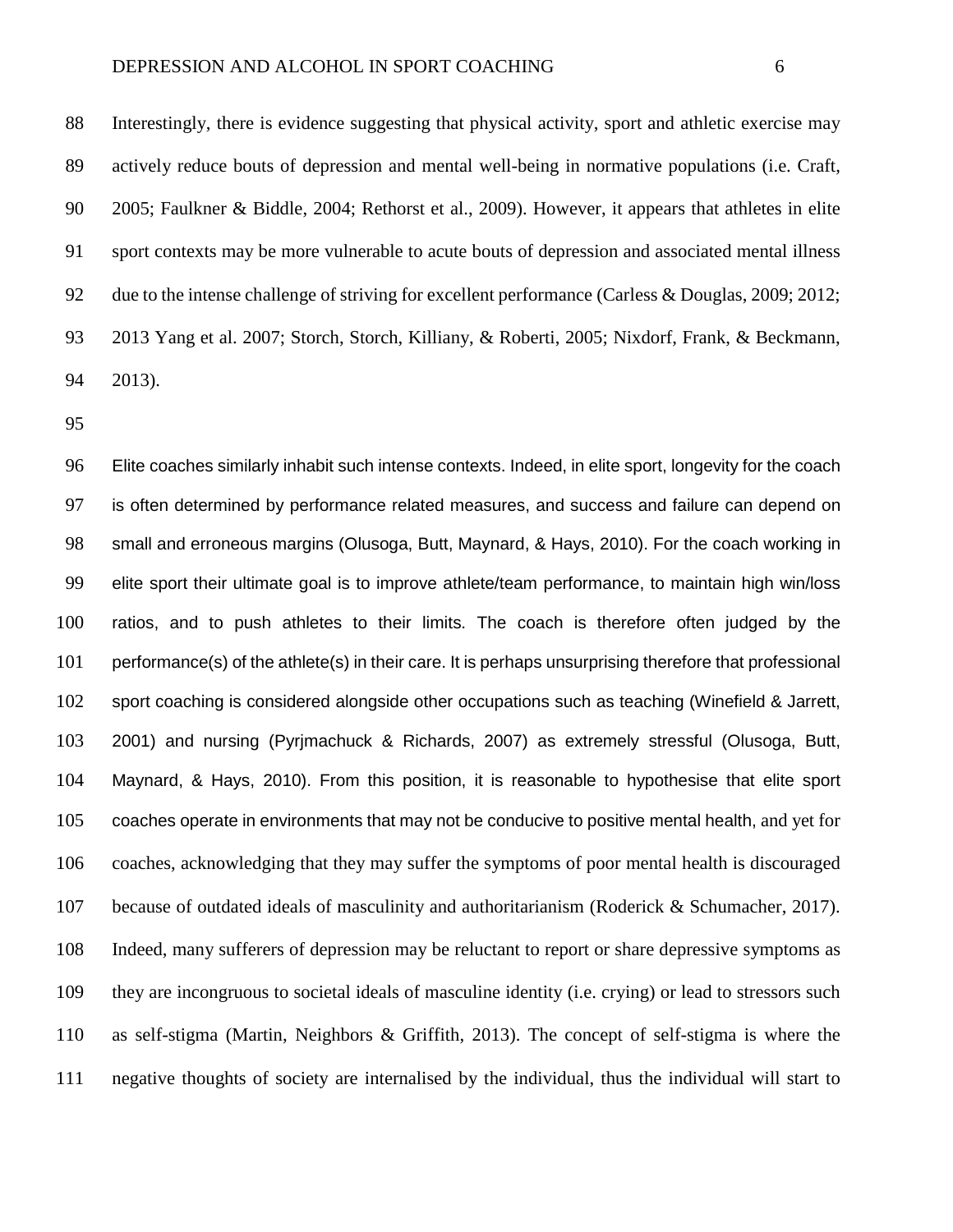believe they are socially unacceptable if they seek treatment (Vogel, Wade, & Haake, 2006). These feelings often lead to reduction in self-esteem so individuals will refuse treatment, thus avoiding feelings of shame and maintaining a more socially acceptable image (Vogel et al., 2007; Corrigan, 2004).

 Self-stigma is often compounded in the sporting arena, and especially amongst men, who will seek to portray an ideal self-image, and then attempt to maintain the integrity of this image over time. Moreover, the masculine depression framework (Addis, 2008) suggests that traditional conceptualisations associated with sport (i.e. competition, aggression, and toughness) can often- lead men to display alternative depressive symptoms such as anger, self-destructive behaviour, gambling, substance abuse and womanising (Diamond, 2005). This framework is particularly relevant to elite sport environments such as professional football, which have been described as masculine, aggressive, authoritarian and uncaring (Cushion & Jones, 2006; Thompson, Potrac, & 125 Jones, 2013; Roderick & Schumacker, 2017). In such environments it is not surprising that coaches have been associated with impression management and 'putting on a front' that gains the respect of players and fellow staff (Potrac, Jones, & Armour, 2002; Jones, Potrac, Cushion, Ronglan, & Davey, 2011; Potrac, Jones, Gilbourne, & Nelson, 2012).

 Using dramaturgical metaphor Erving Goffman (1981) theorises that social actors often stage a performance to preserve 'face'. Put simply, Goffman's ideas of performativity suggest that 'virtual' identities are created as 'shows' where key moments of one'slife are enacted in an attempt to persuade an audience that the actor has a social identity that is desirable for a given social context (Goffman, 1981, 1974). For example, a coach may 'perform' in an authoritative confident manner in order to conform to the stereotype of the infallible coach (Potrac, Jones, Armour, 2002).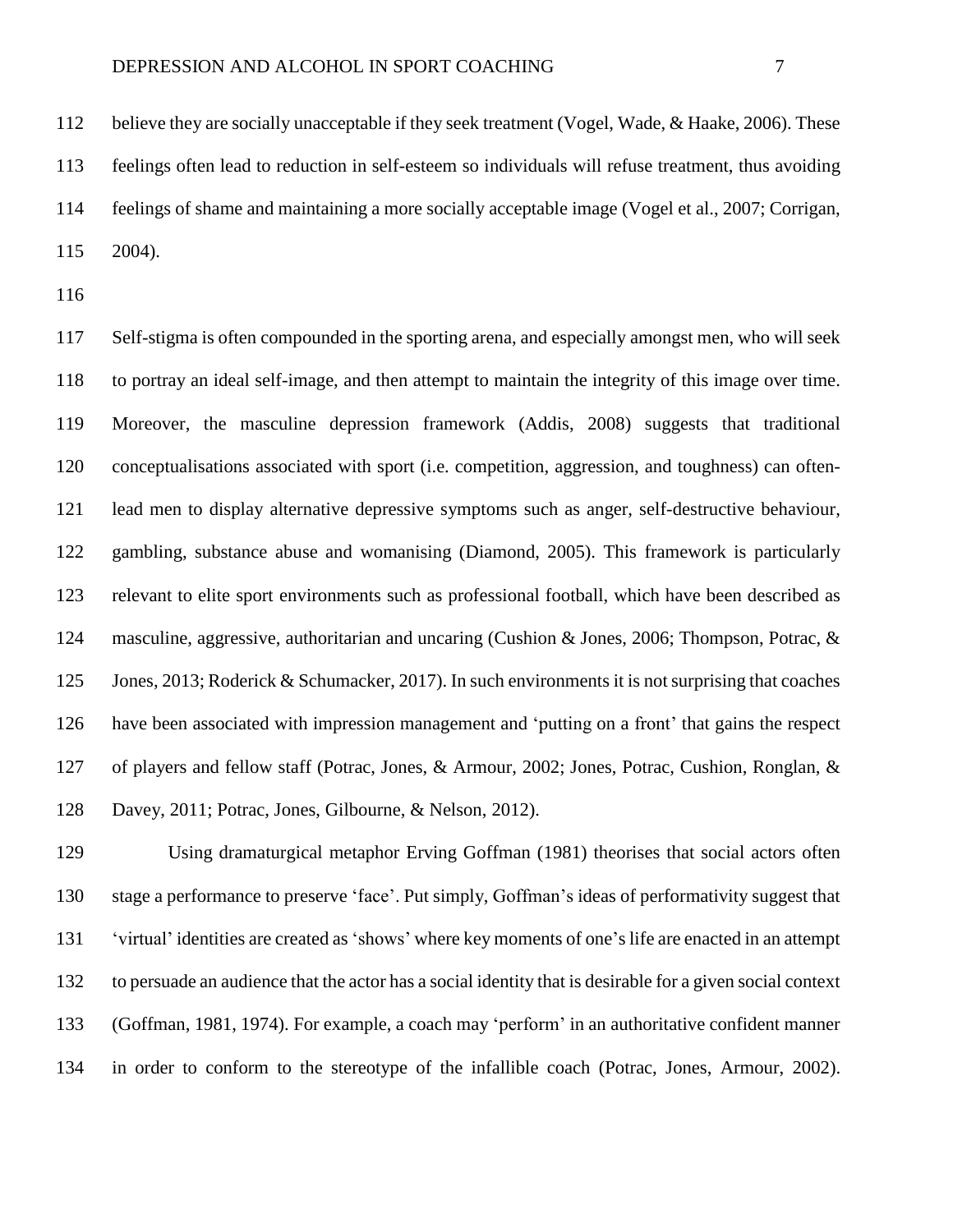Conversely, should an individual possess an attribute that is deemed incongruent to their role and context, then that individual is liable to be 'stigmatised' and 'discredited' (Goffman, 1963, p.13). For instance, a coach who experiences depression may be discredited, because depression is currently an attribute that is incongruent with the prevailing stereotype of the strong, stable, confident coach. Of course, in practice many coaches and athletes do experience depression, and all are of course, fallible. Thus, the stereotype and stigma is not only inaccurate, but may be dangerous because it could encourage individuals to 'conceal their mental illness and perhaps avoid support for fear of becoming 'discredited' (Goffman, 1963). Narrative accounts, such as Steve's story (which follows below) are therefore warranted to a) challenge simplistic conceptions

### **Steve: Back story**

of coaches as strong and infallible, and b) to better support those who may experience depression.

 Steve (pseudonym) is currently in his mid-40s and has been known to (blinded) on a professional and personal basis for approximately 19 years. Steve and (blinded) first met whilst studying for undergraduate physical education degrees at a university in the United Kingdom (UK). Steve is a full-time, professional coach and he has worked with athletes from a number of well-known professional sporting organisations.

 Steve's transition into the world of sport coaching was both easy and difficult. Despite being a very talented sportsman, he did not compete professionally for the sport for which he now coaches. Steve combined his early participation coaching roles with a full-time teaching position in a UK secondary school. In his early thirties Steve completed the highest coaching qualification offered by his National Governing Body (NGB) and had also attained a post-graduate qualification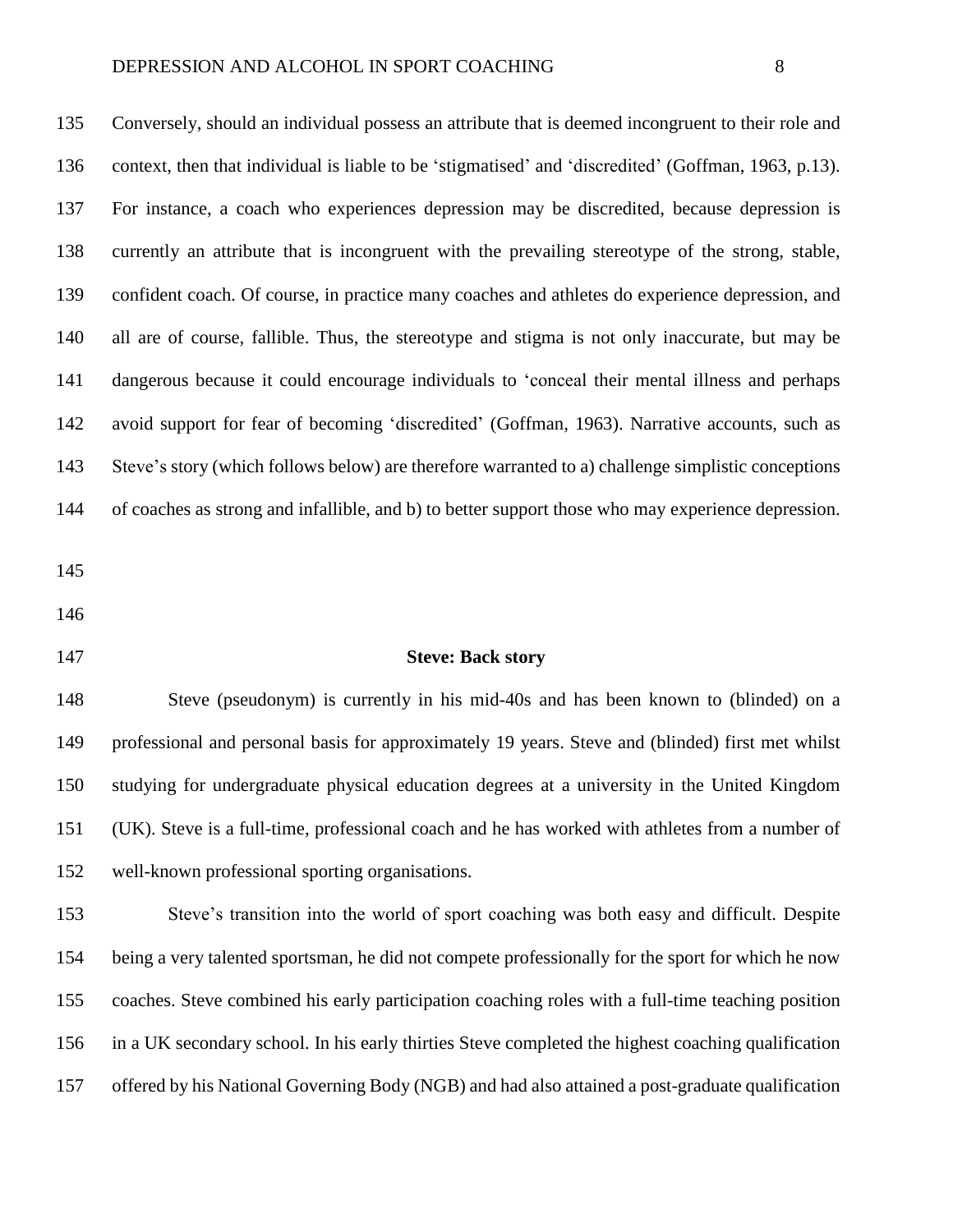in Sports Therapy. This prompted a change in career as Steve was offered the opportunity to work full-time with young athletes in a performance environment.

 Steve enjoyed a number of successful years working with the younger athletes and was rewarded with two internal promotions. Fours year later Steve departed the UK to become the National Head Coach for an international sports association. However, following an unsuccessful attempt to qualify for a major international competition his contract was terminated and he returned with his wife and family to the UK. Steve is married to Jane (pseudonym) and they have two young daughters. To his family, friends and colleagues he has the allure of a man with the world at his feet. In the eyes of many, he has the ideal job and the perfect family. Steve's world however, is a troubled one. He has been medically diagnosed with suffering from severe depression and anxiety and uses alcohol to gain temporary relief from his symptoms. He has now found himself in a circle of ever-increasing alcohol use coupled by severe depressive symptoms.

### **Methodology**

 A twice-told creative non-fiction methodology was utilized to examine Steve's experiences. Twice-told narratives have a long history in literary circles, and have recently been advocated in qualitative research (Ellis, et al., 2018). Specifically, Ellis and colleagues (2018) demonstrated that examining experiences from multiple perspectives can positively influence meaning making, be more inclusive of other voices, lead to a more insightful collective conversation and prompt readers to consider care and empathy. Twice told narratives can also be consistent with the relativist ontology adopted herein, which sees reality as multiple, local and socially constructed. In addition, a creative non-fiction approach was utilized which involves basing research on empirical data e.g. interviews, yet presenting research in a manner that utilizes techniques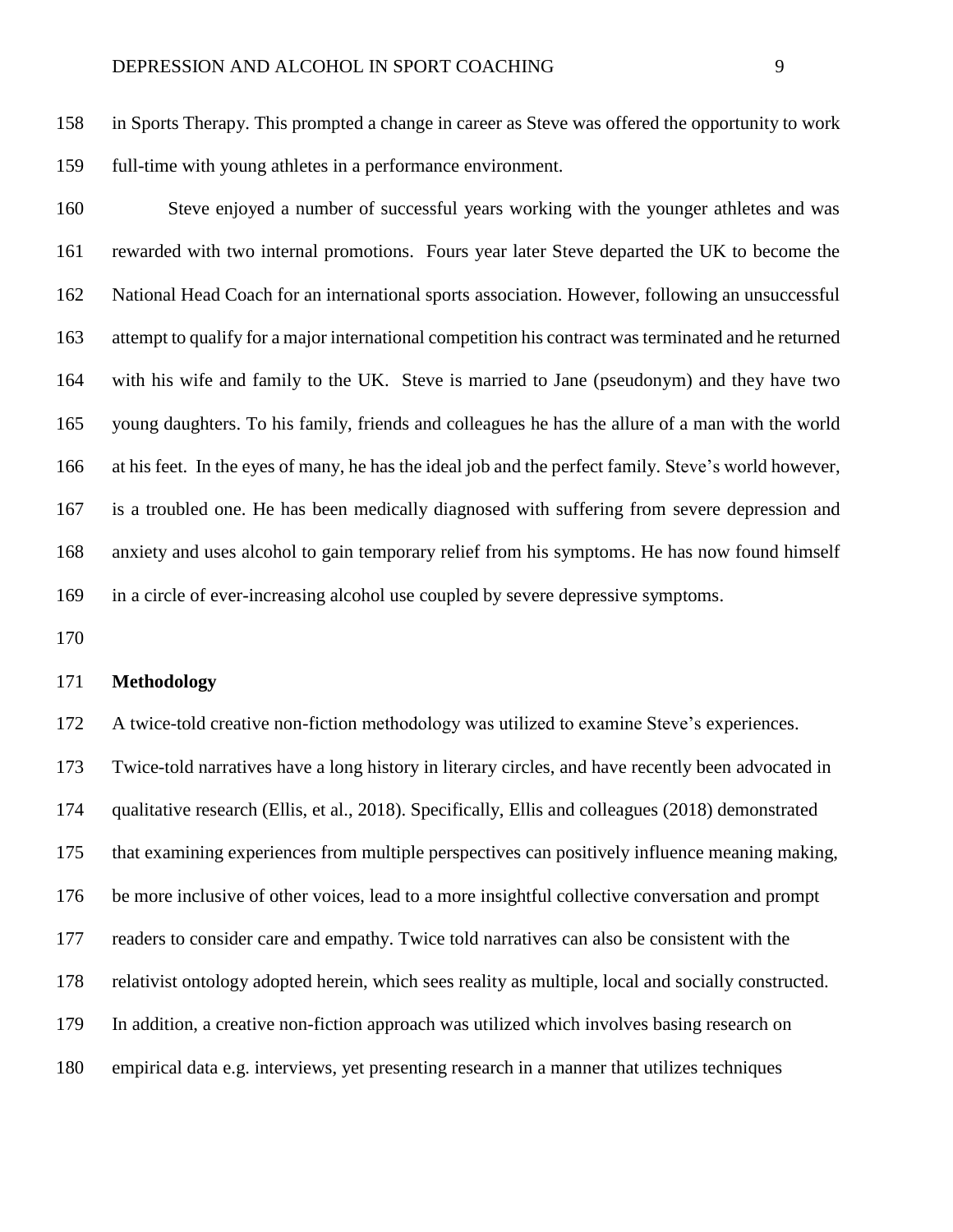associated with fictional literature such as developing character, scene and plot (O'Malley, Winter, & Holder, 2017). In doing so, researchers aspire to provide narratives that are grounded 183 in data but enable readers to connect and understand multiple experiences (Smith, McGannon, & Williams, 2016). The use of creative non-fiction in scholarly work is not new. Academics across various disciplines have made important contributions to often complex and sensitive topics by allowing the reader to inhabit vicarious versions of reality of both the individual and the unique (Carless & Sparkes, 2009; Douglas & Carless, 2008; Smith, 2013; Vickers, 2014a). Thus, in providing multiple perspectives and in utilizing creative non-fiction, the authors aspired to provide detail that would enable readers to use their own natural attitude to reflect upon their own conceptions of mental health in sport coaching (Smith, 2018).

### *Participants*

 Steve first contacted (blinded) via an email communication back in September 2012 following three years of intermittent personal correspondence. Three months after this initial contact, an informal, conversational face-to-face meeting with Steve was arranged (i.e. December, 2012). It was during this meeting that Steve revealed some of his anxieties, challenges, and on- going problems for the first time, and planted the idea that I (blinded) write *his* story. Steve also revealed at this meeting that he had been keeping a diary of incidents, including his thoughts and feelings on an ad-hoc basis. Steve agreed to meet up on two further occasions, where he confirmed that he would share extracts from his diary to illustrate his understanding of his depressive episodes. In addition, Steve also consented to a series of reflexive, semi-structured interviews that commenced in March 2013 and ended in April 2016. It was agreed that Steve would decide on the number of interviews and the venue. In March 2015 during a scheduled meeting with Steve, he volunteered information that indicated his wife (Jane) also requested an opportunity to be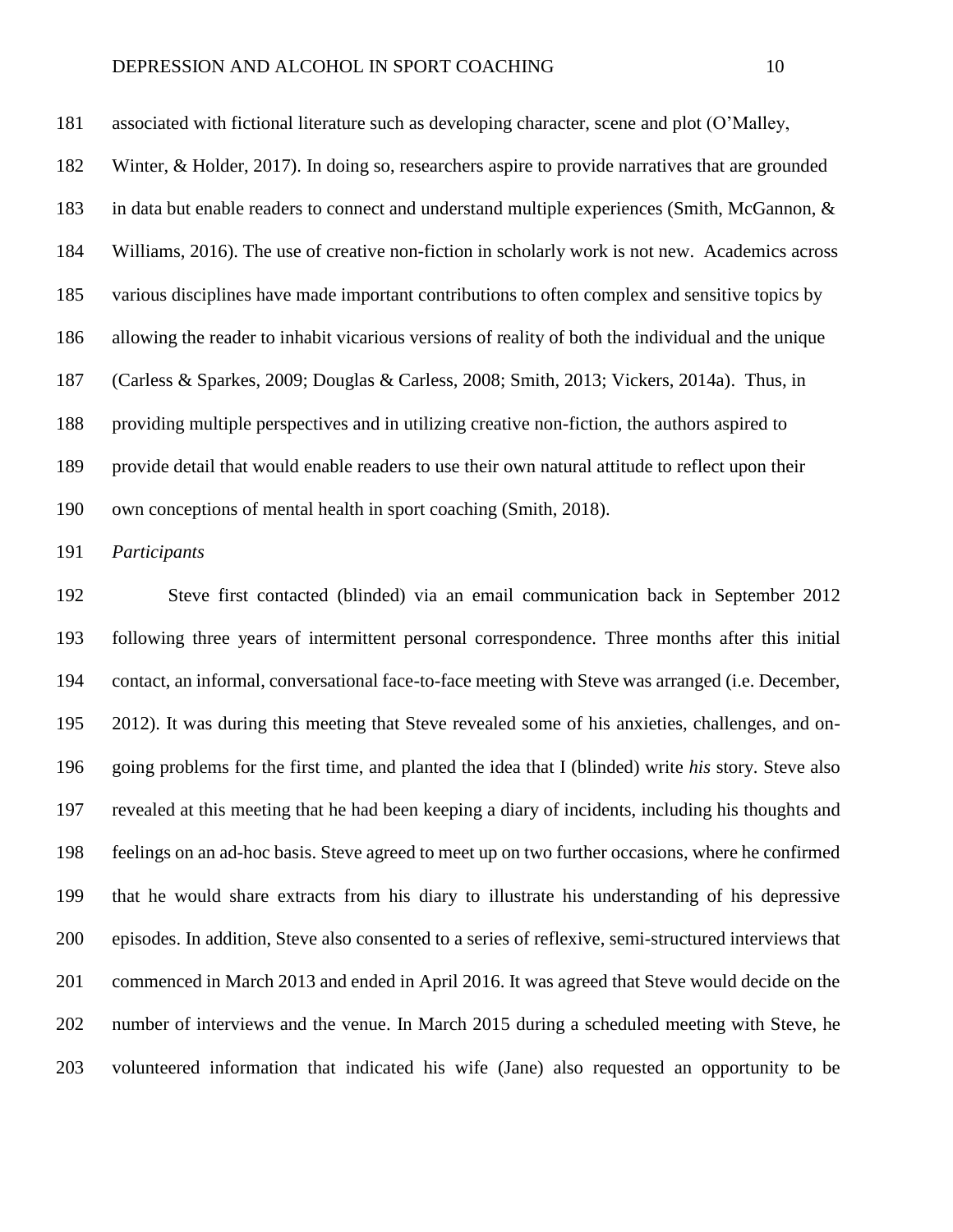interviewed, as she thought it would be interesting to hear what she referred to as 'her side of the story'. Steve was happy for Jane to be interviewed and a similar process of meetings took place with Jane, however it is worth noting both Jane and Steve were not interviewed at the same time.

### *Ethical considerations*

 The process of data collection prompted a number of ethical considerations and complex data collection issues. Firstly, (blinded) is not a mental health professional and voiced his concerns with Steve that the interview process in particular could make his illness worse. (blinded) therefore sought advice from a National Health Service (NHS) Consultant Psychiatrist, and recruited two established mental health academics (authors two and three) from within the university's own Nursing and Allied Health faculty to act as critical friends.

 Prior to the first interview-taking place with Steve, a meeting was convened with the Consultant Psychiatrist, where a discussion around my interview technique and exemplar questions was explored. Despite knowing Steve for several years the importance of gaining his trust were discussed. For instance, I was advised to monitor not only Steve's demeanour, but my own. The importance of making regular eye contact and nodding to indicate I was listening was encouraged. I was advised to avoid using my own professional jargon, and as someone who does not suffer with depression to avoid saying phrases such as, "I know exactly how you feel…". In contrast, I was encouraged to follow up broader questions such as (i) "Can you describe your symptoms of depression?" with responses such as: "I can only imagine how difficult that must have been". In an attempt to allow the interview to flow with as little intrusion as possible I included simple requests, such as "Can you please explain what you mean" or "Tell me more about that". Importantly, I was reminded to be supportive but to avoid offering false generalisations in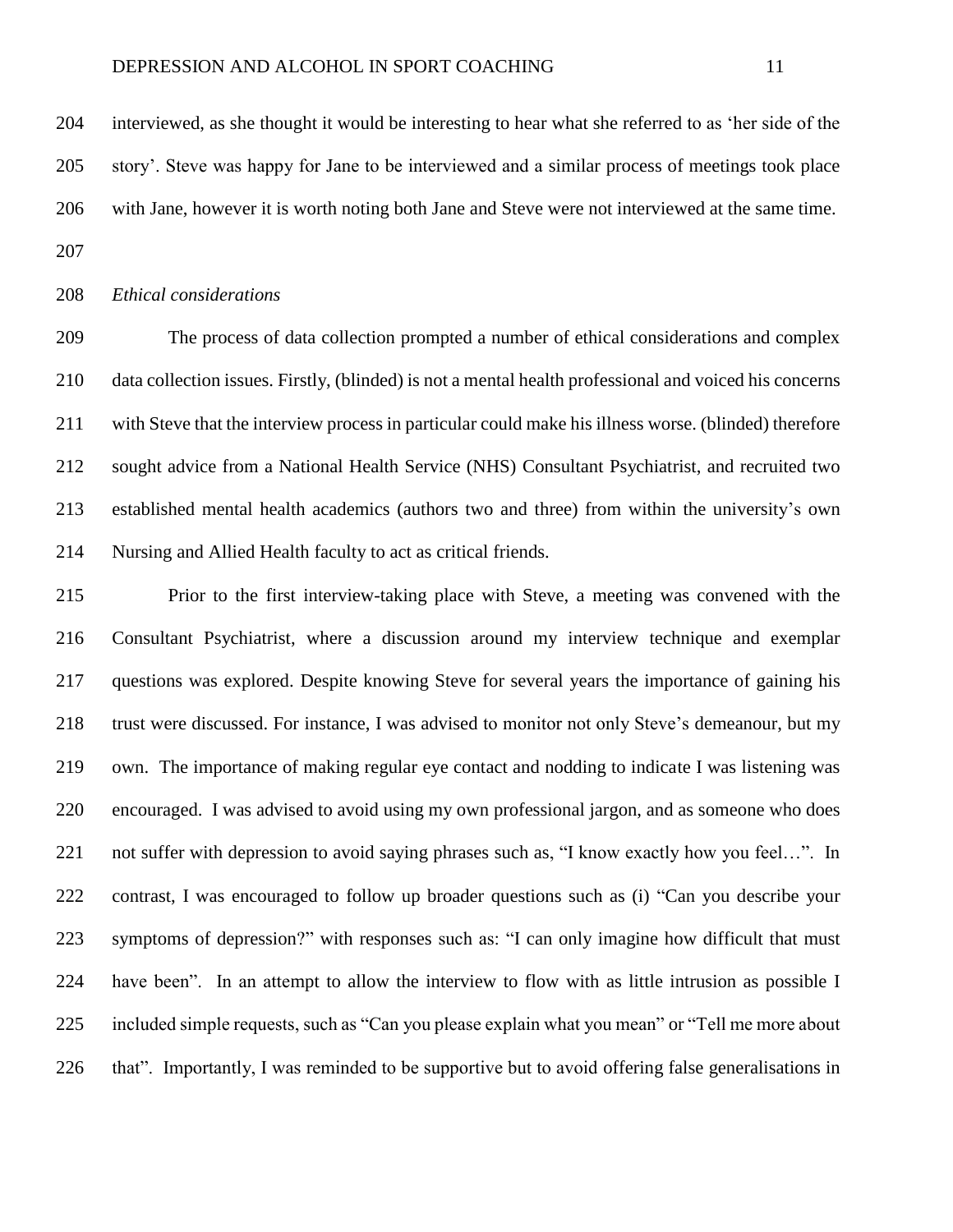an attempt to offer reassurance, for example "I'm sure it will all be fine in the end".

 Despite providing fully informed consent to the publication of their story, an on-going process of construction and negotiation was established with both Steve and Jane throughout the preparation of the manuscript. As the story of Steve unfolded, an ethical approach similar to that described by Phoenix (2010) was employed. In other words, regular consultations were conducted with Steve and Jane and written analyses were shared. Through this, Jane envisaged providing her alternative account of the experiences and this led to the twice-told methodology. Importantly, discussions took place at various stages of the study surrounding the possibility of the study being published, and whether Steve and Jane were happy for their story to be shared. Both Steve and Jane received a final version of the manuscript and despite some very minor historical errors provided consent for the paper to be considered for publication.

### *Data capture and analysis*

 Following institutional ethical approval, (blinded) embarked on a 21-month process of meeting and listening to Steve's story. During the period March 2013 - December 2016 Steve was interviewed on six separate occasions. All of the interviews were conducted face-to-face at locations decided by Steve and included his home and public places such as cafes. The longest interview was timed at 187 minutes, with the shortest being 128 minutes. The average time for each of the six interviews was approximately 174 minutes. The interviews with Jane commenced in 2016. Jane was interviewed on four occasions. The longest interview was timed at 67 minutes, with the shortest being 48 minutes.

 Following the transcription of the 10 interviews, the dialogue was read and re-read until a manageable and visual representation of Steve's life experiences were compiled. A process of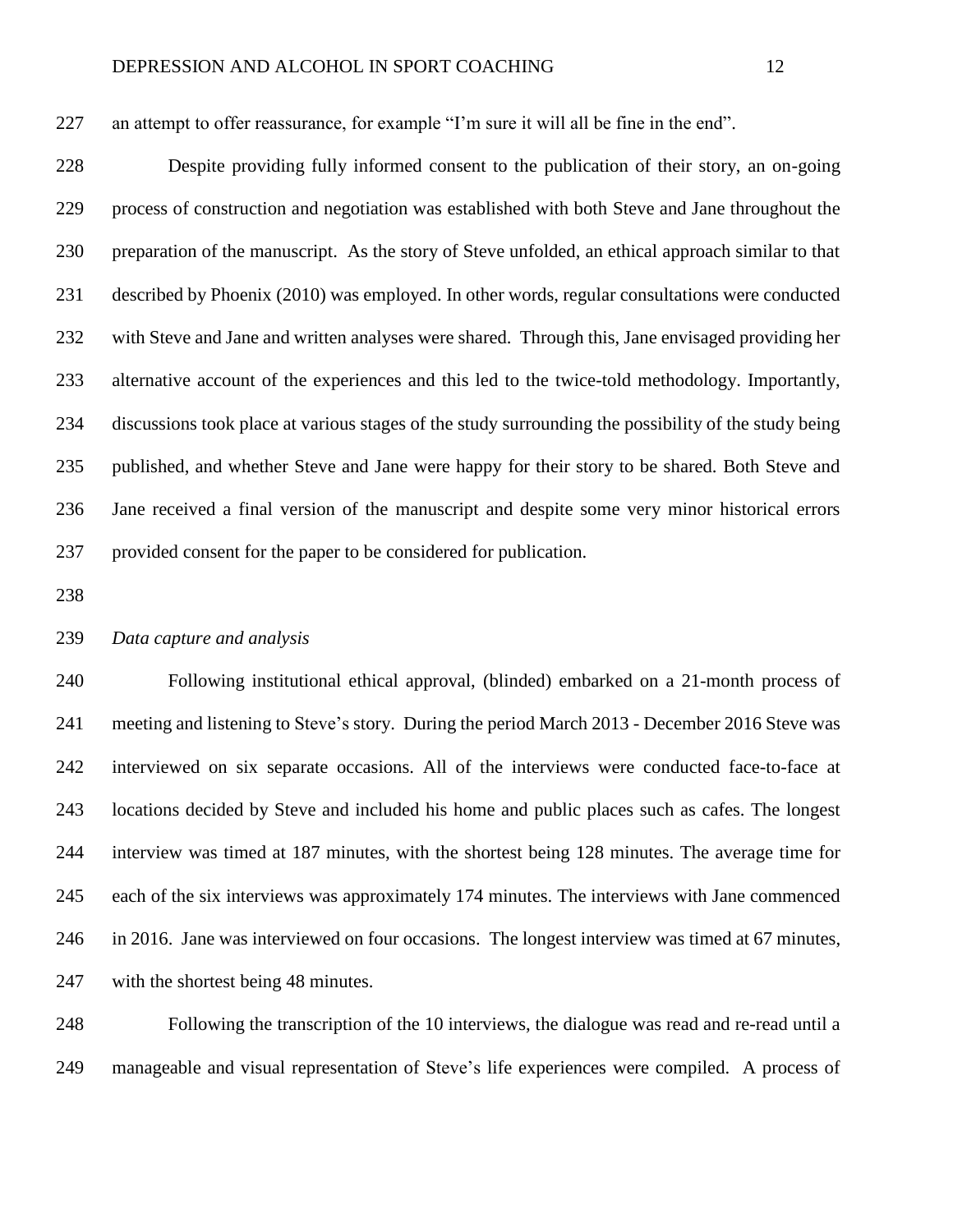narrative analysis (Silverman, 2000) then followed to portray the voices of Steve and Jane in an attempt to capture his on-going struggles, via what Richardson (2002) referred to as a 'writing story'. Specifically, we selected Steve and Jane's own words and selected key phrases and expressions with the aim of communicating his personal experiences of living with depression and his deepening dependency on alcohol. Evocative and emotional verbatim phrases as well as conversational expressions connected with Steve's personal experiences were then compiled to create what Caulley (2008) referred to as 'creative nonfiction'.

 To capture an enhanced understanding of Steve and Jane's lives, during the writing and re-writing phase (Blinded) regularly shared the story with Steve and Jane to allow for the authentic representation of specific verbatim phrases and to ensure the reader was presented with a coherent, persuasive interpretation of meaning (Riessman, 2008). During this phase of engineering the story, Steve and Jane offered some minor revisions to the text or introduced some corrections to the time- line of events. By allowing Steve and Jane the opportunity to become an active participant in the writing process we followed what Carless et al. (2014) described as a more ethically informed methodology. By welcoming Steve and Jane's multiple perspectives and suggestions during the construction of the storytelling component, the monolithic power relationship between researcher and participant was effectively reduced. As Franks (2010) suggests, researchers adopting dialogical research present themselves "primarily that of a witness, putting stories in dialogue with 268 one another and then inviting…readers to enter this dialogue" (p.177). Advocates of creative non- fiction (i.e. Carless & Sparkes, 2008; Douglas & Carless, 2010; Carless et al., 2014) have repeatedly illustrated how this form of academic discourse encounters difficulties when applying more traditional forms of trustworthiness. This story therefore follows the guidelines outlined by Sparkes and Smith (2014, p.197) and Carless et al (2014, p.126).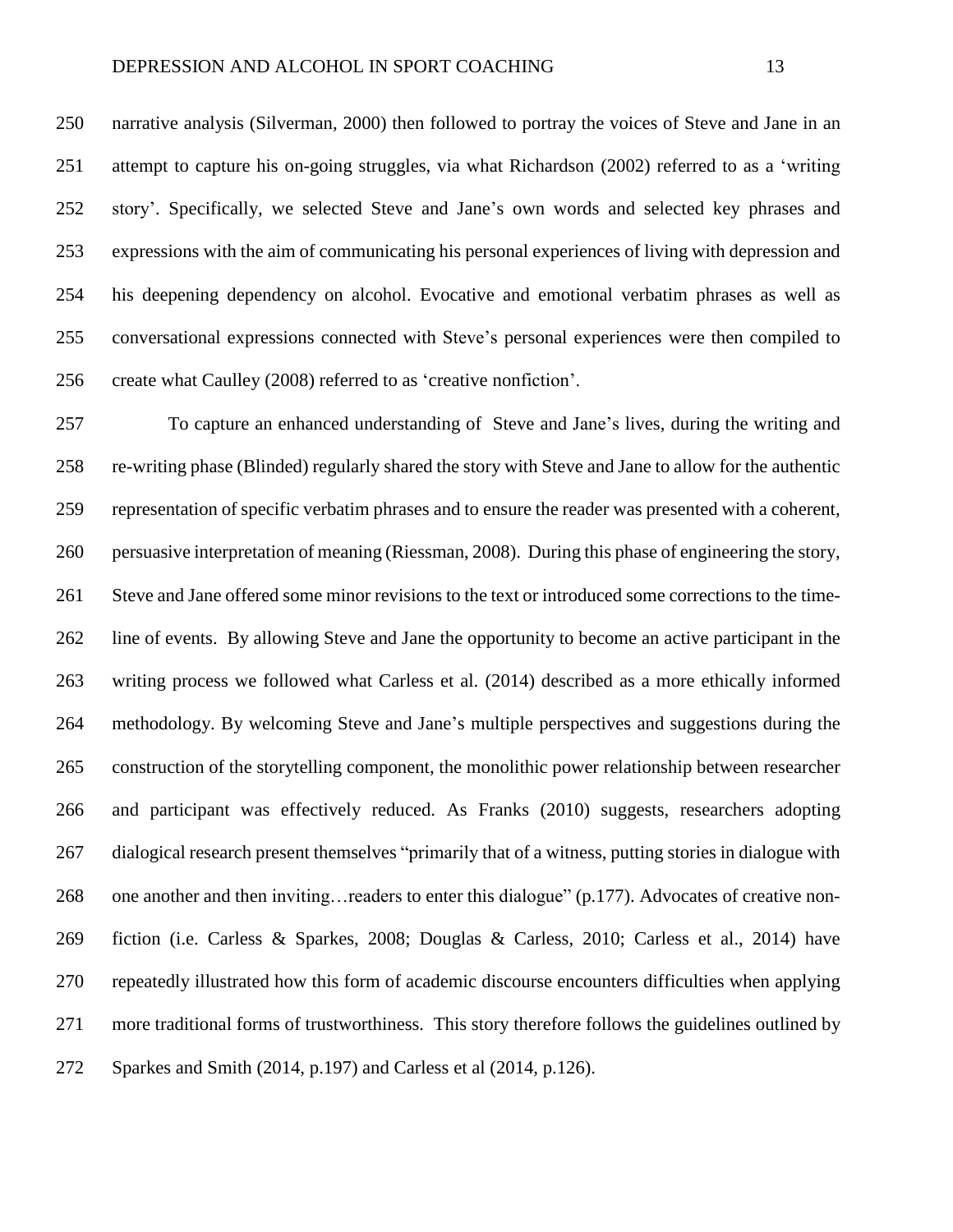| 273 | Worthy topic: The topic of research is relevant, timely, interesting, or evocative<br>$\bullet$         |
|-----|---------------------------------------------------------------------------------------------------------|
| 274 | Meaningful coherence: Does the study achieve its goals and meaningfully interconnect<br>$\bullet$       |
| 275 | literature, objectives, findings and interpretations with each other.                                   |
| 276 | Aesthetic merit: Do the creative nonfictions work, so the reader has a sense of completion<br>$\bullet$ |
| 277 | in reading them. Do they invoke an interpretive response? Do they work?                                 |
| 278 | Evocation and illumination: Does the story work emotionally? Does the story illuminate a<br>$\bullet$   |
| 279 | topic or individual? Does it shed light by defamiliarising an object or a process so that it            |
| 280 | can be viewed in a different way in which customary modes of perception operate?                        |
| 281 | With these guidelines in mind, what follows is Steve's account.                                         |
| 282 | <b>Steve</b>                                                                                            |
| 283 | <b>Failure not an option</b>                                                                            |
| 284 | The second day of the training camp had drawn to an uncomfortable close - three days still              |
| 285 | to go. The heat and humidity was stifling, it was oppressive. Earlier during practice sweat had         |
| 286 | leaked from my body like a sprinkler system, soaking my T-shirt and shorts, it was like working         |
| 287 | in a sauna. Standing still in the baking sun was bad enough, but for the athletes who were working      |
| 288 | through their practice routines it was excruciating.                                                    |
| 289 | In contrast, the air-conditioning in my hotel room where I sought solace was cool and                   |
| 290 | comforting. The hotel and training complex was five-star luxury. No expense had been spared.            |
| 291 | Truth be told, the evening was my favourite time of day. I couldn't be disturbed by anyone, least       |
| 292 | of all the athletes who with their vitality, arrogance and cockiness were making my life unbearable.    |
| 293 | There was a time when I enjoyed the banter and the horseplay. I used to encourage their voices          |

into the practice session, but not anymore. I have come to realise that they are the prized assets,

after all the organisation doesn't pay them to think, that's my job. Expectations are high. Failure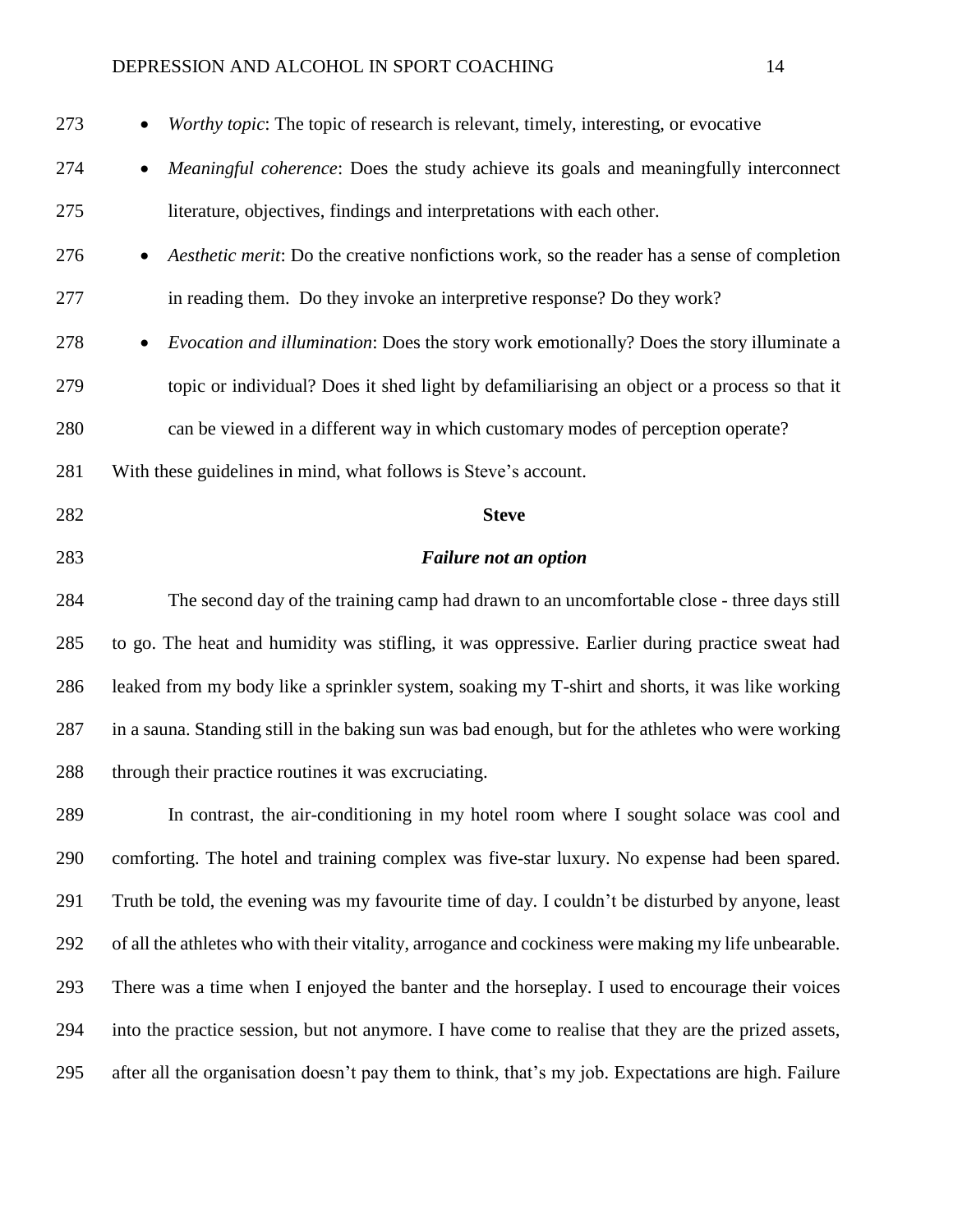was not an option, I had to deliver.

The only problem: *I was in bits*.

 My mind and body had started to shut down. The symptoms were all too familiar. People think depression is about being sad all the time. Let me tell you it's not. For me it's the opposite of vitality, a lethargy that prevents any occupational functioning. The blackness that surrounded me was suffocating.

 Looking back, I should have turned the position down, I was out of my depth. Despite my best efforts to hide it, I was in a really bad way. The darkness that consumed me was extinguishing my ability to function. My confidence should have been at an all-time high, but the reality was very different. I had this recurring fear of letting people down, it was killing me.

 That evening I was agitated and restless. I had ordered dinner to my room but didn't eat anything. I picked up the phone and ten minutes later room service had taken away my tray, and replaced it with a bottle of scotch, no questions asked. After all, you would expect nothing more from a luxury five-star hotel. I opened the bottle and stood in front of one of the bedroom mirrors and raised a glass to myself.

My hands were shaking.

My heart was applauding itself.

 The mirror however was no longer a friend. The gaunt, emaciated face that stared back was unrecognisable. I cut a lonely, pathetic figure. Confusion and fear were crouched behind my eyes. I stood in all my starkness, pleading, not for help, but for an explanation. The overhead light captured every unforgiving flaw.

*At that moment, I wanted to run.* 

*At that moment, I wanted to hide.*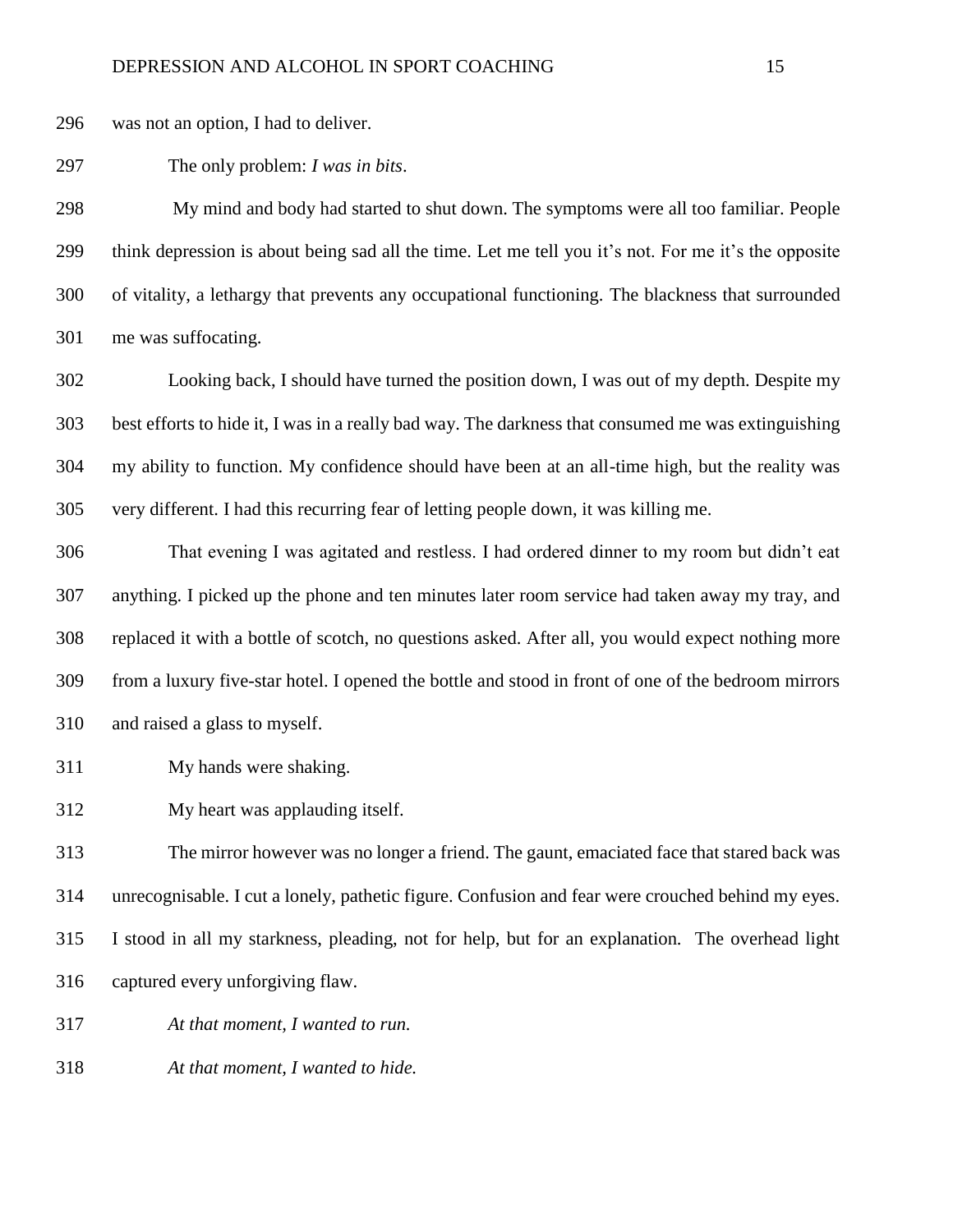### *At the moment, I wanted to die.*

 For some unexplained reason I started to cry. The tears, which up until now had been contained behind a stoic dam of resistance, flowed. They cascaded down my face in torrents. It was difficult to breathe. My soul was drowning in a cocktail of booze and despair. I couldn't stop. I sat on the floor with my knees tucked up to my chin and sobbed and sobbed. I grabbed the bottle and poured the burnt orange liquid down my throat, again and again, until I got to the point where I gagged and could drink no-more.

 The following morning, I woke to the sound of my phone buzzing. The display screen blinked back at me while my head pounded. I felt dreadful. I had a hangover of epic proportions. My head was aching so much I thought it was going to explode. It took me all my energy to lift my head up from the pillow. The bed sheets were soaked with urine and perspiration. My throat had this burning sensation, and I needed to throw up.

 I couldn't walk so I crawled on my hands and knees to the bathroom. The toilet was already full of bright orange vomit, but I had no recollection of how it got there. The smell was disgusting and I gagged once more, but threads of spit and whiskey smelling bile was all that I produced. I pushed two fingers down my throat, causing my whole body to shudder but nothing more came out. I crawled back into bed and picked up my phone.

- **Jane's account** *12 months later:*
- 
- *A Fresh Start*

 I was pretending to be asleep when the alarm sounded. I watched Steve rise from the bed and walk gingerly across the floor rubbing his hand repeatedly across his forehead. I knew he was hungover. I had stepped downstairs in the night for a glass of water, and I had seen his pathetic,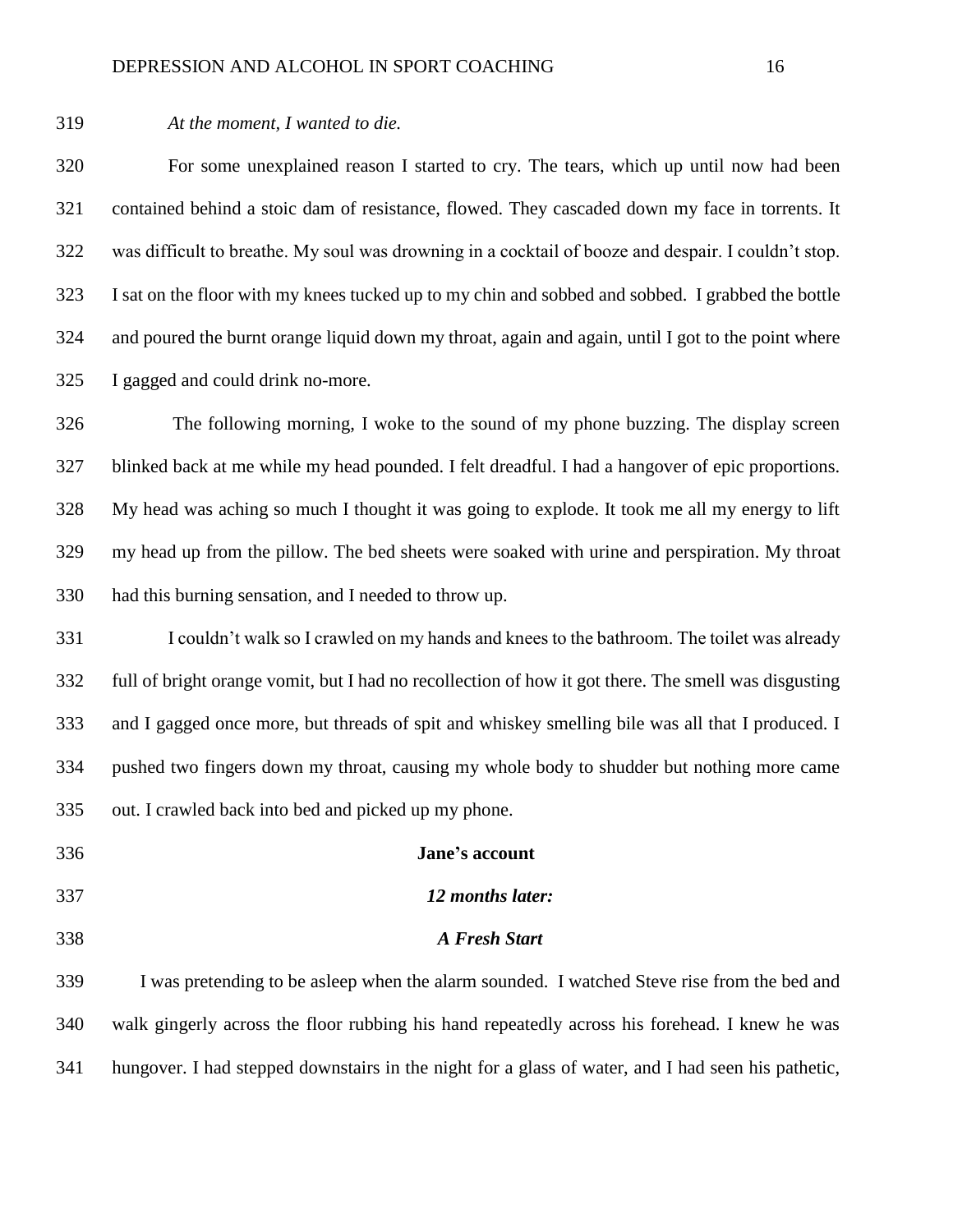haphazard attempt to hide the empties in the recycling bin. I watched him open the door to our en- suite bathroom and stand in front of the mirror. The overhead light illuminated his reflection. The face in the mirror was unrecognisable to the man I fell in love with twenty-three years ago. His complexion revealed a life-time working outdoors exposed to the elements.

*Sun, wind, and rain*.

He looked old, too old for his years.

 For a second I wanted to reach out to him and apologise for the argument the night before, but decided to keep my pretence up for a little longer. He closed the door, and turned on the shower. Despite the sound of water pounding the shower screens I could hear him retching into the sink, or was it the toilet basin? He was trying to disguise his illness *again*, but you need to understand, I had been here before.

I knew the signs.

 My stomach tightened, and my heart pounded a little faster as I contemplated shouting out, "Steve, you OK in there?". I didn't of course, because something stopped me. I pulled the duvet around me and looked up at the ceiling, and wondered whether the suffering was at last coming to an end, for both of us.

 It was twelve months since our disastrous venture abroad. Don't believe what was reported in papers. It was the breakdown he suffered during the training camp that was the real reason. Once back in the UK he promised me it would be different. He said it was under control and time to get back on the bike. He said it would be a fresh start.

 In all fairness, he shouldn't have taken the job in the first place. The pressure was immense, and deep-down I don't think Steve was ready for a job of that magnitude, irrespective of whether he was in the right frame of mind, or not. This was his first appointment since returning home. He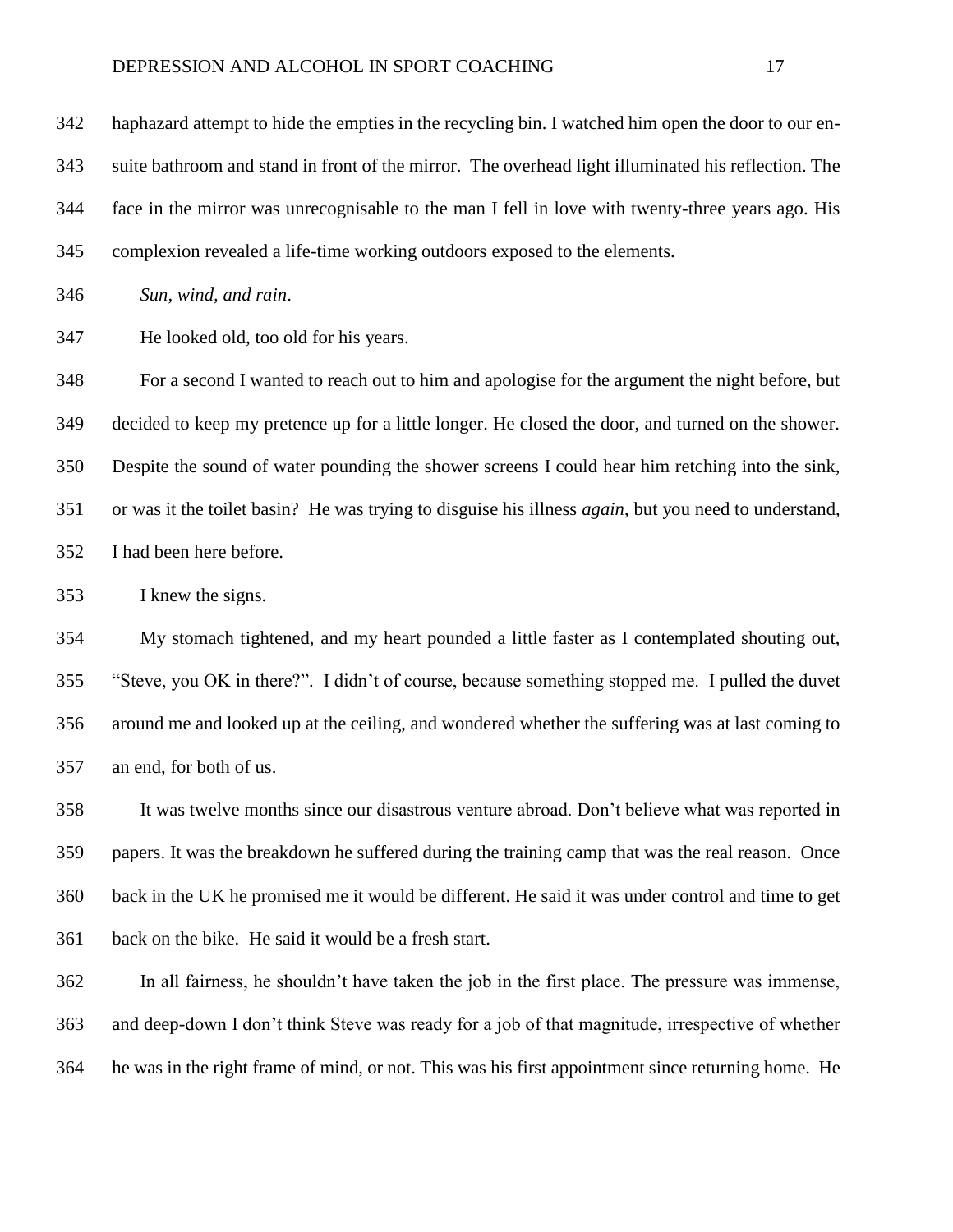| 365 | applied for loads vacancies on our return, but his old contacts had either moved on, or were          |
|-----|-------------------------------------------------------------------------------------------------------|
| 366 | ignoring his calls. I suspect it was the latter. I think word had leaked out.                         |
| 367 | He emerged in silence and got dressed into his training uniform. It was a sight that used to fill     |
| 368 | me with such pride, but not any longer.                                                               |
| 369 | He left the room without disturbing me.                                                               |
| 370 | Five-minutes later he closed the front door and he was gone.                                          |
| 371 | <b>Steve's Words</b>                                                                                  |
| 372 | The wrong decision                                                                                    |
| 373 | I left the house that morning under the false impression that I was going to work. The reality        |
| 374 | was very different. I had already called in sick. My head was pounding. There was no way I            |
| 375 | could function properly. Instead I drove to the local supermarket, bought two bottles of wine,        |
| 376 | drunk one and waited. Later, when I thought the alcohol was out of my system I started the            |
| 377 | engine. It turned out to be the wrong decision.                                                       |
| 378 | I was too busy trying to screw the top back on the bottle of chardonnay wedged between my             |
| 379 | legs to notice the flash of blue lights, or the intermittent whaling of the siren. The blind corners, |
| 380 | short straights, the country lane was the perfect location for drinking in the car, because getting   |
| 381 | caught was almost impossible, but not today.                                                          |
| 382 | I pulled off the road, and rather clumsily positioned the car in a run-off area used by the local     |
| 383 | farmers and waited. It didn't take long before the police officer dressed in his luminous, high       |
| 384 | visibility jacket was tapping on the window.                                                          |
| 385 | "Can you turn the engine off for me please, sir?" he asked in a firm, but polite manner. "We've       |
| 386 | received reports from the supermarket that you were seen drinking alcohol inside your car, and I      |
| 387 | have reason to believe that you may have committed an alcohol related traffic offence.                |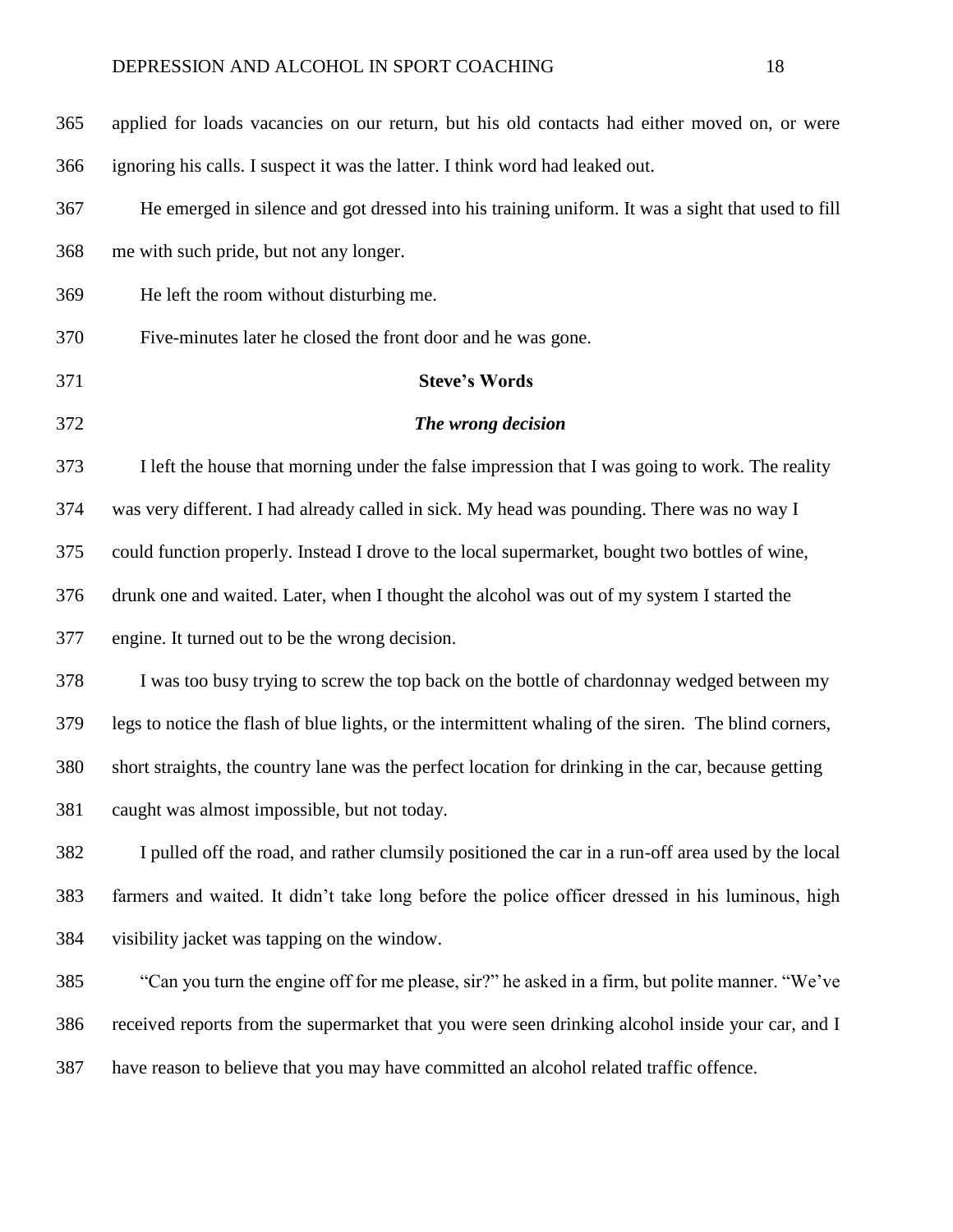I sat in silence. My mind racing.

 "Have you been drinking, sir?" he asked, staring at the half-empty wine bottle lying beside me on the passenger seat.

Clearing my throat, I replied "Yes", before adding "I drink every day."

 "In that case sir, please remove your seatbelt and escort me to my vehicle. I need to carry out a breath testing procedure."

 He opened the rear door of his patrol car and I lowered myself onto the backseat. The black leather upholstery was new, the interior polished and natural. The smell was pleasant, fast and clean. The aroma reminded me of a car dealership, redolent of varnished rosewood. The officer appeared oblivious to my presence as he reported the details of the offence into his hand-held police radio. An incongruous looking laptop computer was situated between the driver and passenger seat. He tapped away at the keypad, entering my responses to his questions: *name, age, address, place of work*. The next time I heard his voice it was instructing me, then showing me how to use the breathalyser machine: where to place my mouth, when to blow, how long to blow for.

 I held my breath for a couple of seconds and blew hard into the transparent plastic tube. The machine lit up like a Christmas tree, all red.

 He informed me that I have exceeded the legal limit of 35 microgrammes of alcohol in 100 millilitres of breath.

- He told me I was under arrest for an alcohol related driving offence. I had no idea what would happen next.
- 
- **Jane**
- *Living a death*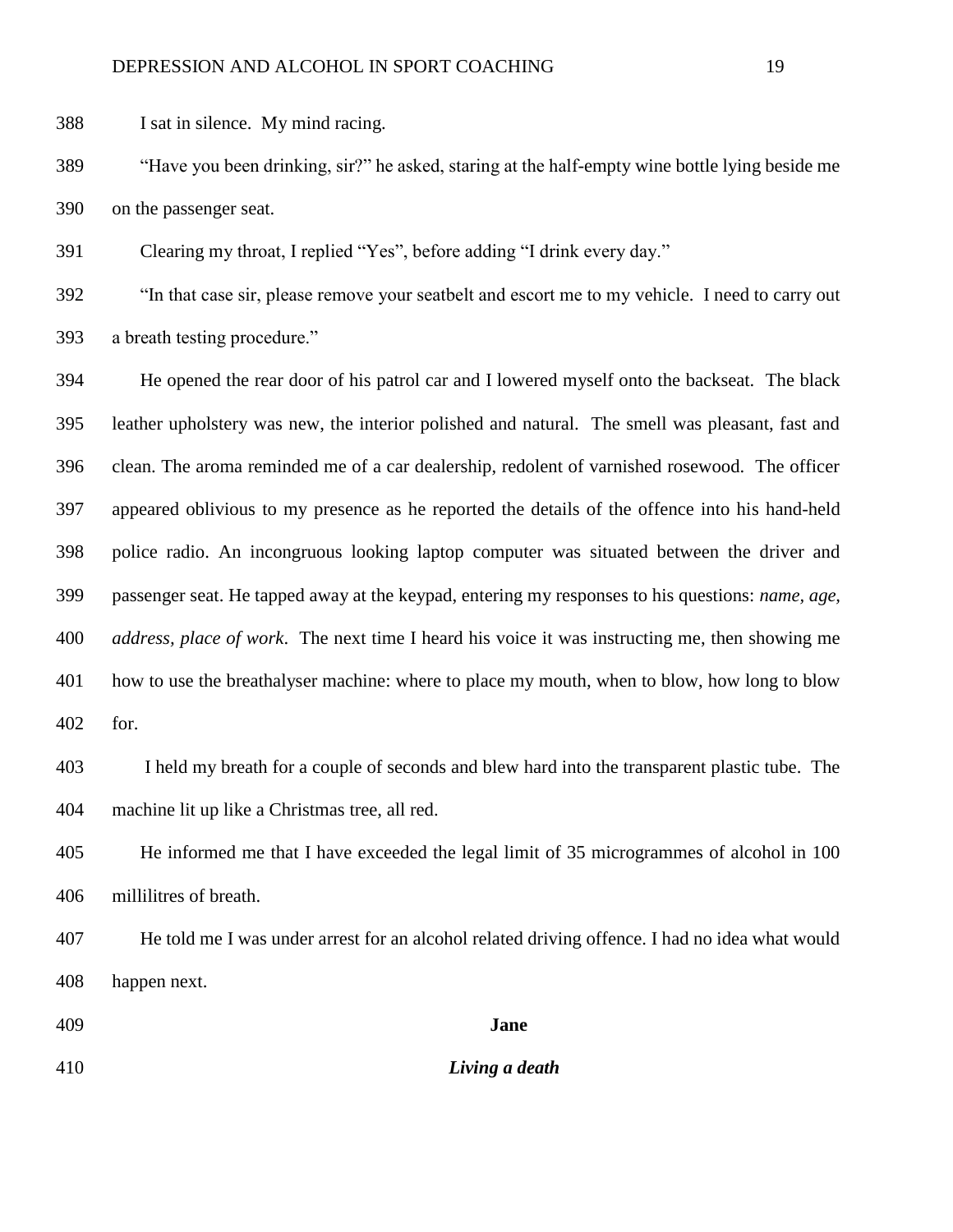He clearly didn't hear the crunch of the tyres on the gravel, or the sound of the front door closing. He obviously wasn't expecting me home. I guess that's why he didn't have the time to hide the bottle, or sober up. As I stepped into our kitchen, I could tell by his confused expression, and the pitiful manner he pointed, open-mouthed in the direction of my car parked on the driveway, that the game was up. It didn't require much deduction to work out he was shitfaced. Although, I hadn't noticed his car was missing.

 "I feel as though I owe you an explanation," he said slurring his words. No doubt thinking it might be worth getting his defence in first. He could barely stand. He looked pathetic, tottering on the balls of his feet with his arms extended out wide, wine glass perched in his hand.

 "What the hell are you doing Steve?" I asked, snatching the glass off him, emptying what was left into the sink, before grabbing the neck of the bottle holding it up to the light. I glanced up at the clock on the wall. "It's ten-thirty in the morning Steve, we've been here before. I told you 423 last time. I don't intend going through that hell again."

Nobody spoke. Time momentarily, stood still.

 I lifted my head and faced him, my tone was more conciliatory, the initial anger had begun to dissipate as the enormity of the situation started to sink in.

"Just a minute you're not dressed, and how come you're not at work?"

 "I'm sorry, Jane. I'm so very sorry," he said. I was unsure whether he meant it or not, but it seemed genuine.

"What do you mean? You're not making any sense. *What's* happened?"

Another eerie, oppressive silence followed.

 We stood staring at one another waiting for someone to make the first move. I wanted him to blurt it out, and take the initiative for once. Tell me what the hell was going on, but the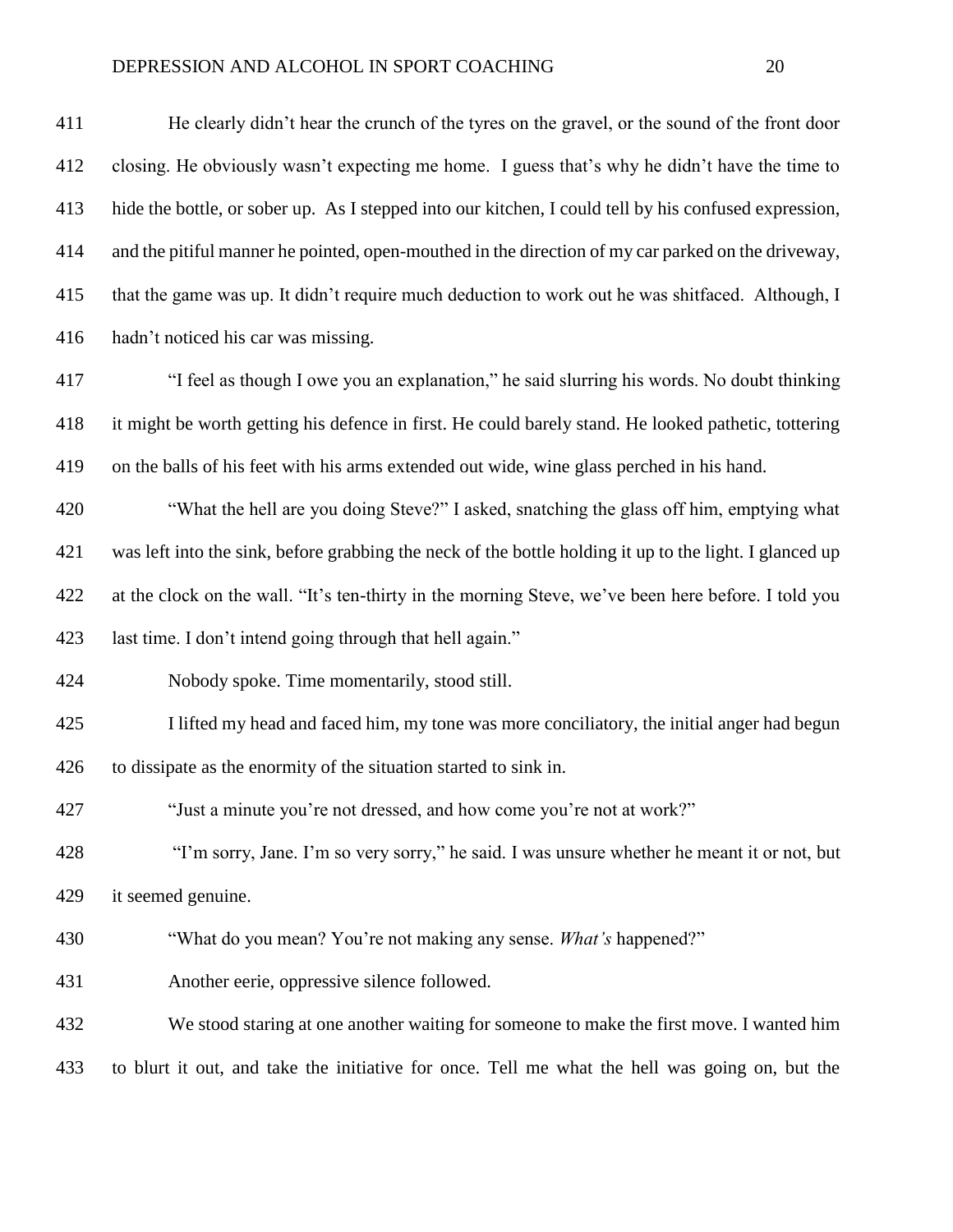explanation I craved so desperately was not forthcoming.

 "It's happening again Steve. You told me this was going to stop, especially after the last time. Do you remember?"

 In the end, I got the feeling he was left with no option. It was probably the booze swimming around his system that made the difference, because eventually he confessed.

*He told me that he had been caught drink-driving.*

 At first I didn't know what to say. I was numb. In a state of shock. Here I was his wife, the mother of his children, the woman he supposedly loved but quite obviously no longer trusted, pleading for answers.

 "Oh no, please tell me you're joking." I said, trying more than anything to convince myself that it wasn't true, and that's when the tears started to fall.

 The silence returned, and then he lifted his head and said, "I'm not the man you married Jane."

My hands touched his face.

 "Love," I said, my lips trembling and more tears forming. "We've been here before, remember. You mean everything to me - to the kids - but…"

 He wanted to push me away, I could tell. I could feel his body tense up. He was shutting down. At that moment, despite all the support I had given him over the years, I suddenly felt unimportant.

 "I'm a fake Jane. It's all an act. Every day is about survival. You have no idea, you don't understand."

I was sobbing hard, my voice breaking under the strain.

"What you mean? You're making no sense."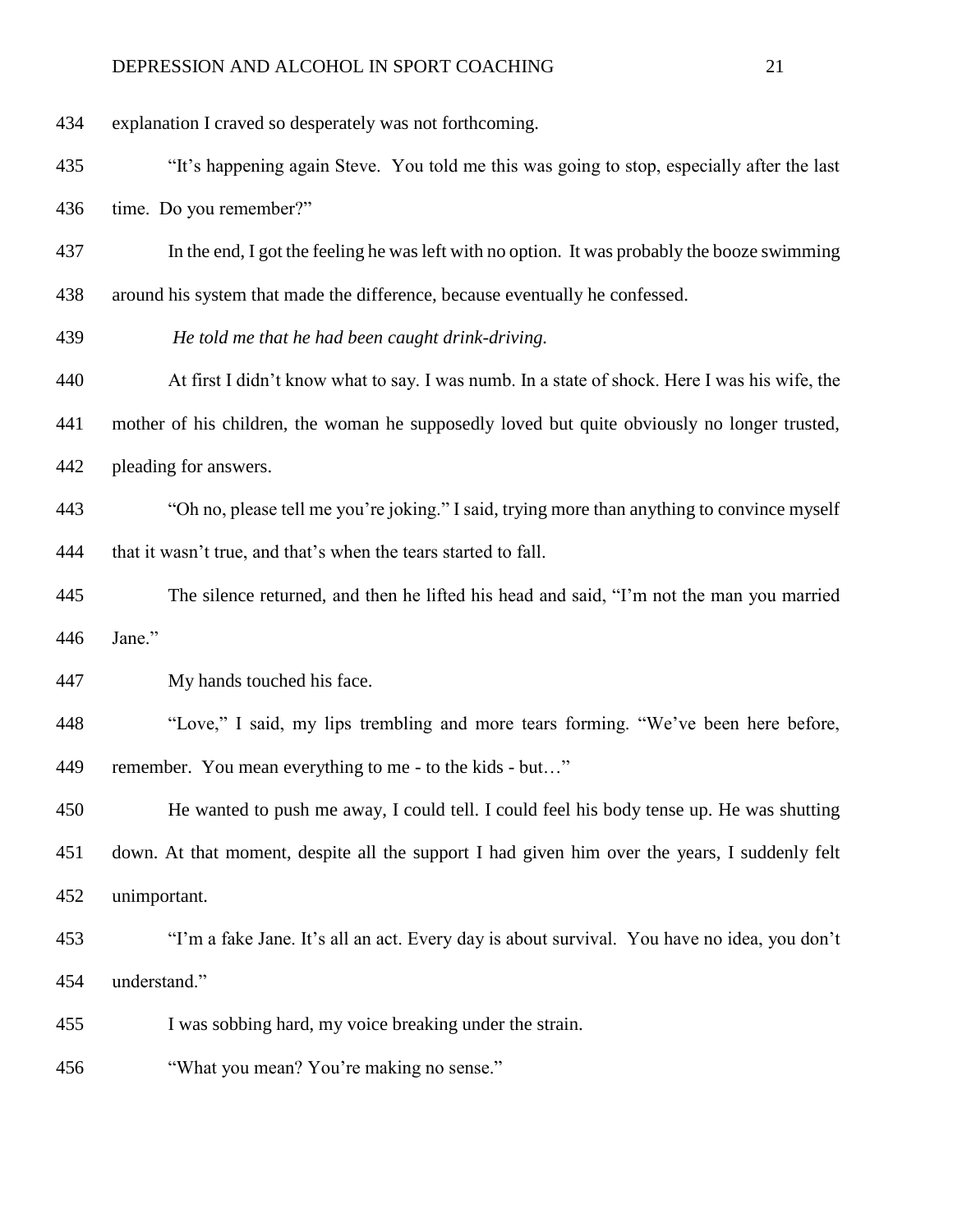| 457 | "I told you."                                                                                         |
|-----|-------------------------------------------------------------------------------------------------------|
| 458 | "You told me I have no idea. You're beginning to worry me Steve."                                     |
| 459 | I threw my arms around his shoulders and tried to embrace him. He stood cold, motionless,             |
| 460 | impervious to the warmth of my body.                                                                  |
| 461 | "Every day is the same. It's about getting through it. It's difficult to explain and put into         |
| 462 | words"                                                                                                |
| 463 | "Try me."                                                                                             |
| 464 | "I have these dark thoughts, all the time. It's torture. I don't have a life. I'm living a slow       |
| 465 | tortuous death. I want to shut myself away, and be on my own. There are days where I don't think      |
| 466 | I can continue anymore. I want it to stop. I want to feel normal again. I want to go back to how I    |
| 467 | used to be."                                                                                          |
| 468 | I could feel the wetness of my cheeks against his face. He pattered me on the back, and that          |
| 469 | was when his own tears started to fall.                                                               |
| 470 | <b>Steve</b>                                                                                          |
| 471 | Running on empty                                                                                      |
| 472 | Standing on the station platform drained, exhausted, and running on empty I couldn't help             |
| 473 | but wonder, why. The questions that reverberated inside my mind, the answers I hadn't the energy      |
| 474 | to chase anymore, had finally taken their toll. Moments earlier I had used Jane's car to drive to     |
| 475 | the station. I did it without thinking. I wasn't bothered about the driving ban my life was in ruins. |
| 476 | Jane's words from the night before danced around in my head:                                          |
| 477 | I'm leaving you Steve                                                                                 |
| 478 | We can't carry on like this anymore                                                                   |
| 479 | I want a divorce                                                                                      |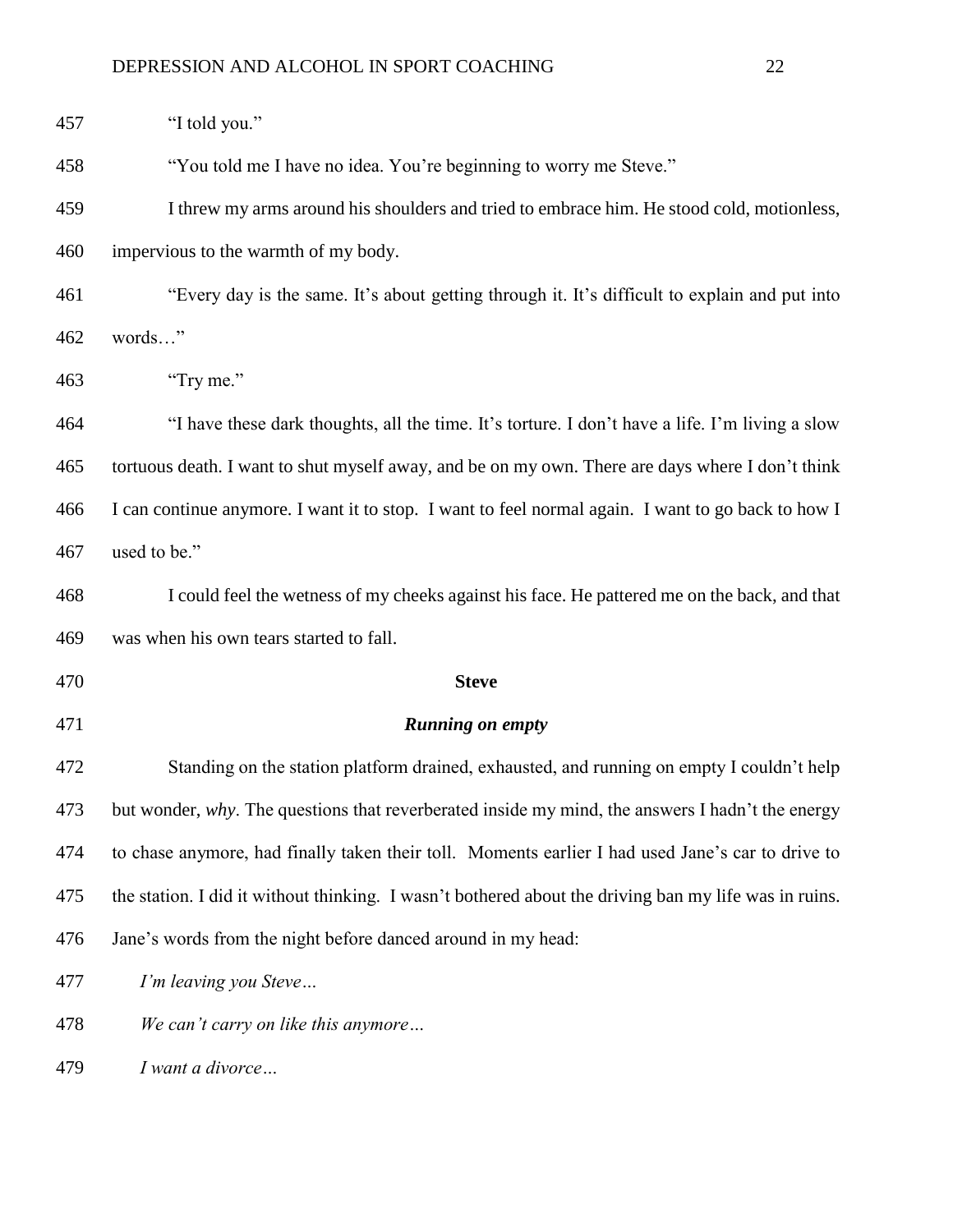It was the final blow to a fragile and tormented mind.

 The platform was deserted. I had only the electronic arrival screen and the automated recordings, reminding me to stand behind the yellow line, for company. My mind wandered and I imagined how earlier in the day the platform would have been occupied with unenthusiastic looking commuters, standing shoulder to shoulder, about to embark on their short journey to the city, and the beginning of another working day. A digital clock suspended next to the passenger information screen told me the next train was *on time* and would arrive at platform two in six minutes. I checked my phone. Ten missed calls from work. Two calls from Jane.

They would get over it.

 For the first time in months, no years, I had absolute clarity. The darkness that had suffocated me for so long was at last allowing me to breath. I don't think you could call it an epiphany, but I felt light headed and despite not touching a drop I felt intoxicated with feelings of sudden relief and satisfaction.

My mind was made up.

A decision had been reached.

I was satisfied, it was the right one.

*The platform clock said five minutes.* 

 With the exception of the movement of some nearby trees all around me was quiet. There was a stillness in the air. It was as though nature had afforded me one final period of tranquil contemplation.

*The platform clock said three minutes.* 

 I decided it was time and started to walk down the platform in the direction of the level-crossing, which was located about 200 yards from where I was standing. The only sound my heart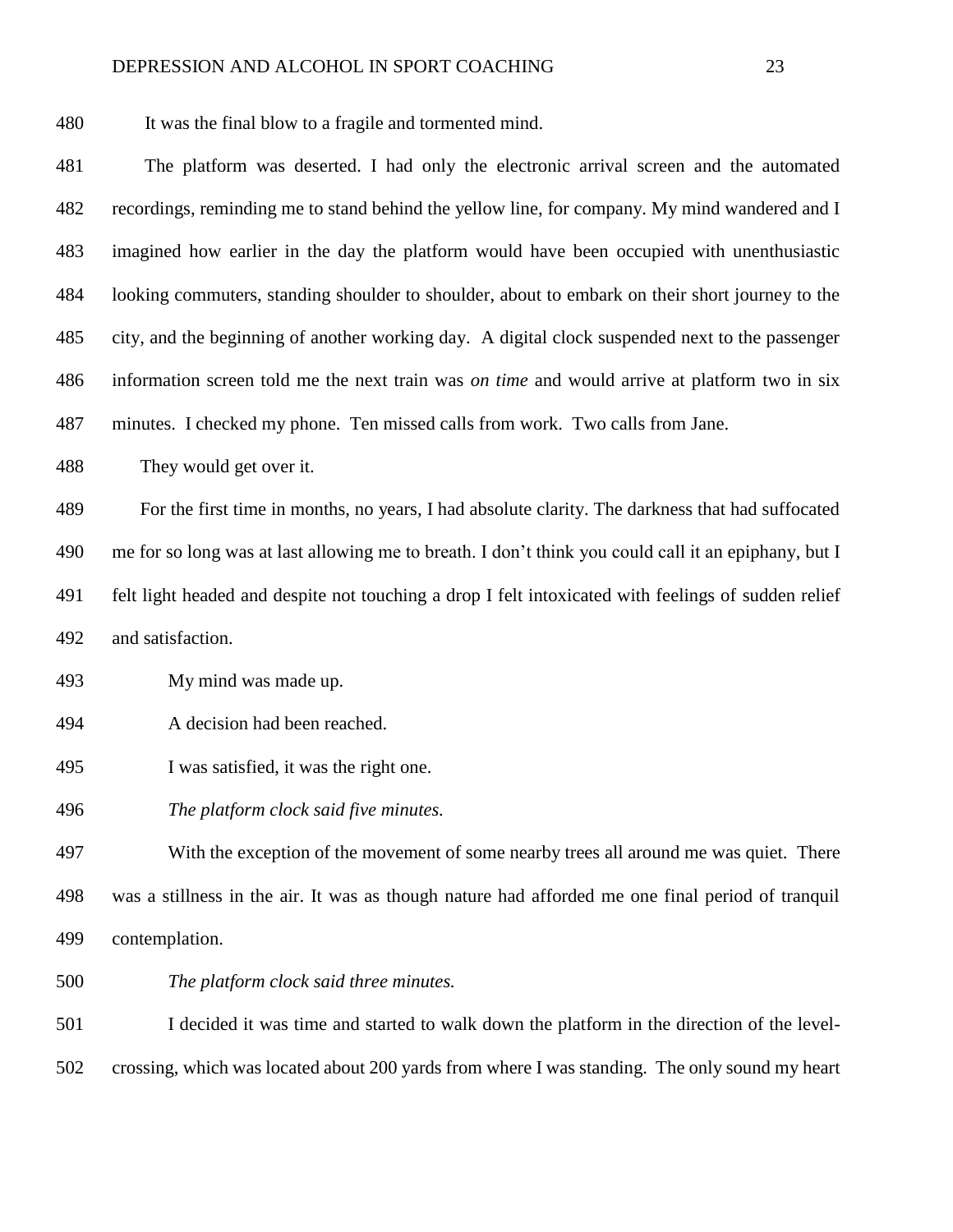pounding. I shouted out Jane's name, but of course she couldn't hear.

 Another quick glance confirmed the platform was still empty, and in the distance I could see the outline of the train. It was difficult to establish whether the train was actually moving or slowing down. In the end it was the discernible change in the sound of the engine, which provided the evidence that the train was beginning to decelerate. I carried on walking.

*The platform clock said one minute.* 

 The next thing I heard was the hissing sound of air escaping, an engine ticking over. The hydraulic sound of doors opening confirmed the train was stationary. I looked back again and watched a small number of passengers alight the train. They were too busy tapping away at their mobile devices to notice my presence.

 The gate for accessing the level-crossing was ahead of me, a distance of less than 50 yards. A sign informed me of the danger of crossing a live railway track. There was another sign, which caught my attention. The text was white, printed on a lime green coloured background and caused me to stop, an ironic smirk crossed my face.

*If things are getting to you call Samaritans: 0800 90 90 90.* 

 I knew the train would not be travelling at full speed by the time it reached the crossing, but it would be quick enough.

The *shrill* of the guard's whistle.

 I pictured the guard pushing together the buttons and the closing of the passenger doors. I looked up to the sky and imagined what the impact would feel like. I thought about the driver and the passengers, aware my actions had ramifications beyond that of my immediate family and friends.

The train was leaving the platform.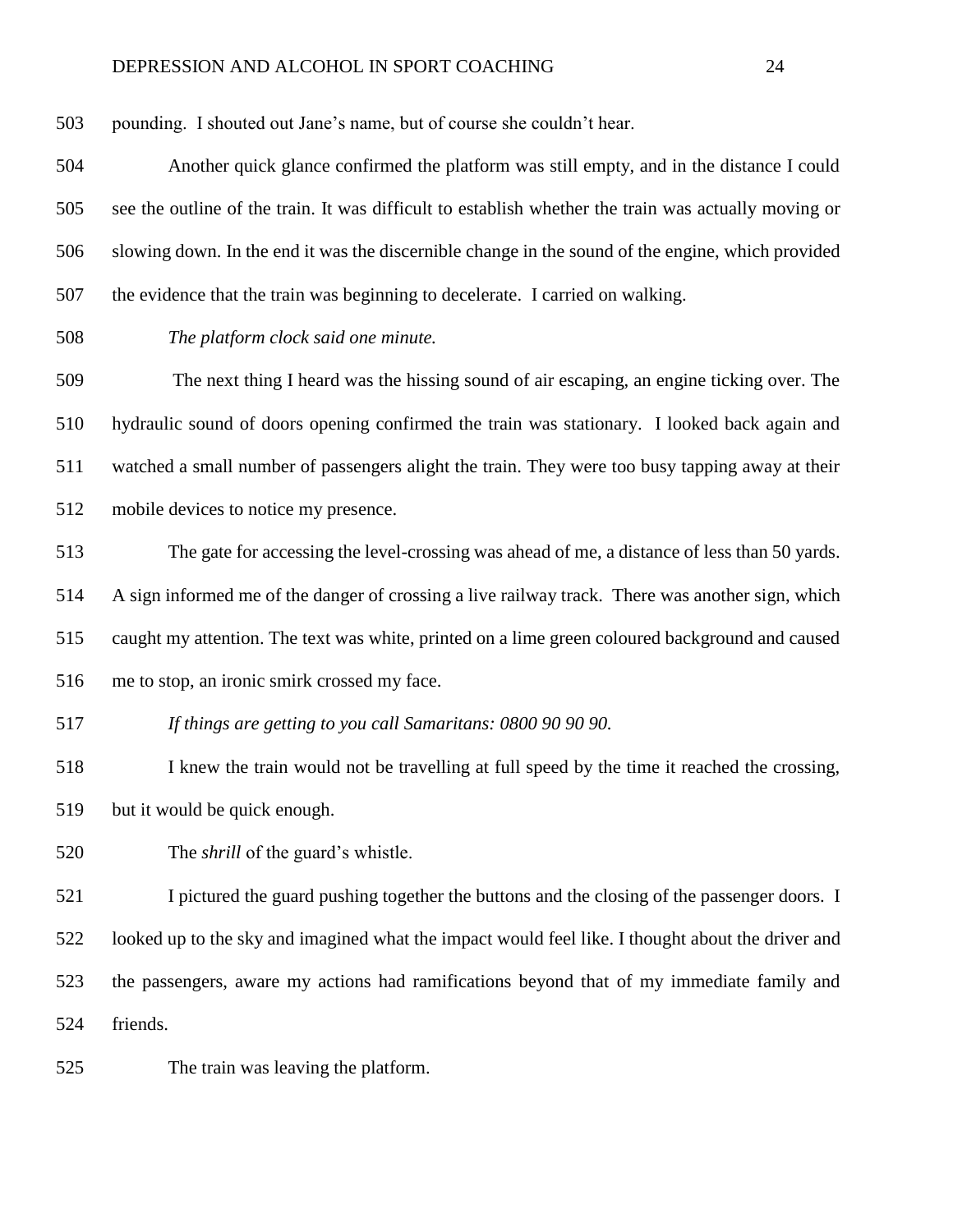| 526 | I pushed the automatic button to activate the electronic gate but to my frustration it               |
|-----|------------------------------------------------------------------------------------------------------|
| 527 | remained locked. I attempted to release it by using the metal latch, but it did not budge. The train |
| 528 | was beginning to accelerate. I heard the sound of the clumps and clatter of metal on metal and the   |
| 529 | expansion of the track, the whine of the motors as it approached the crossing at a speed which       |
| 530 | would prevent any possibility of the train stopping in time. I realised that my window of            |
| 531 | opportunity was diminishing with every second that passed. I placed both my hands on the top of      |
| 532 | the wooden gate and hurled up my legs. Throwing one leg on top of the gate, I countered the force    |
| 533 | required by pushing my standing leg off from the ground. My efforts were rewarded.                   |
| 534 | I was in position.                                                                                   |
| 535 | I jumped down but lost my balance, falling backwards and landed against the gate. I                  |
| 536 | couldn't look at my intended target. I was concerned I may see the face of the driver. Rather        |
| 537 | cowardly, and somewhat selfishly, I decided that I didn't want the face of a complete stranger to    |
| 538 | be my final image on this earth.                                                                     |
| 539 | I heard the sound of the train horn.                                                                 |
| 540 | Had the driver spotted me?                                                                           |
| 541 | What was he thinking?                                                                                |
| 542 | Was he thinking of applying the emergency break?                                                     |
| 543 | I took a step forward and sank to my knees. All around me there was an explosion of noise.           |
| 544 | With an exhilarating force the train hurtled past. The force of the wind pushed into my cheeks as    |
|     |                                                                                                      |

- the carriages accelerated by one by one. I felt no pain. There was no impact.
- I looked up and caught a glimpse of the guard.

Our eyes met.

He stared back at me.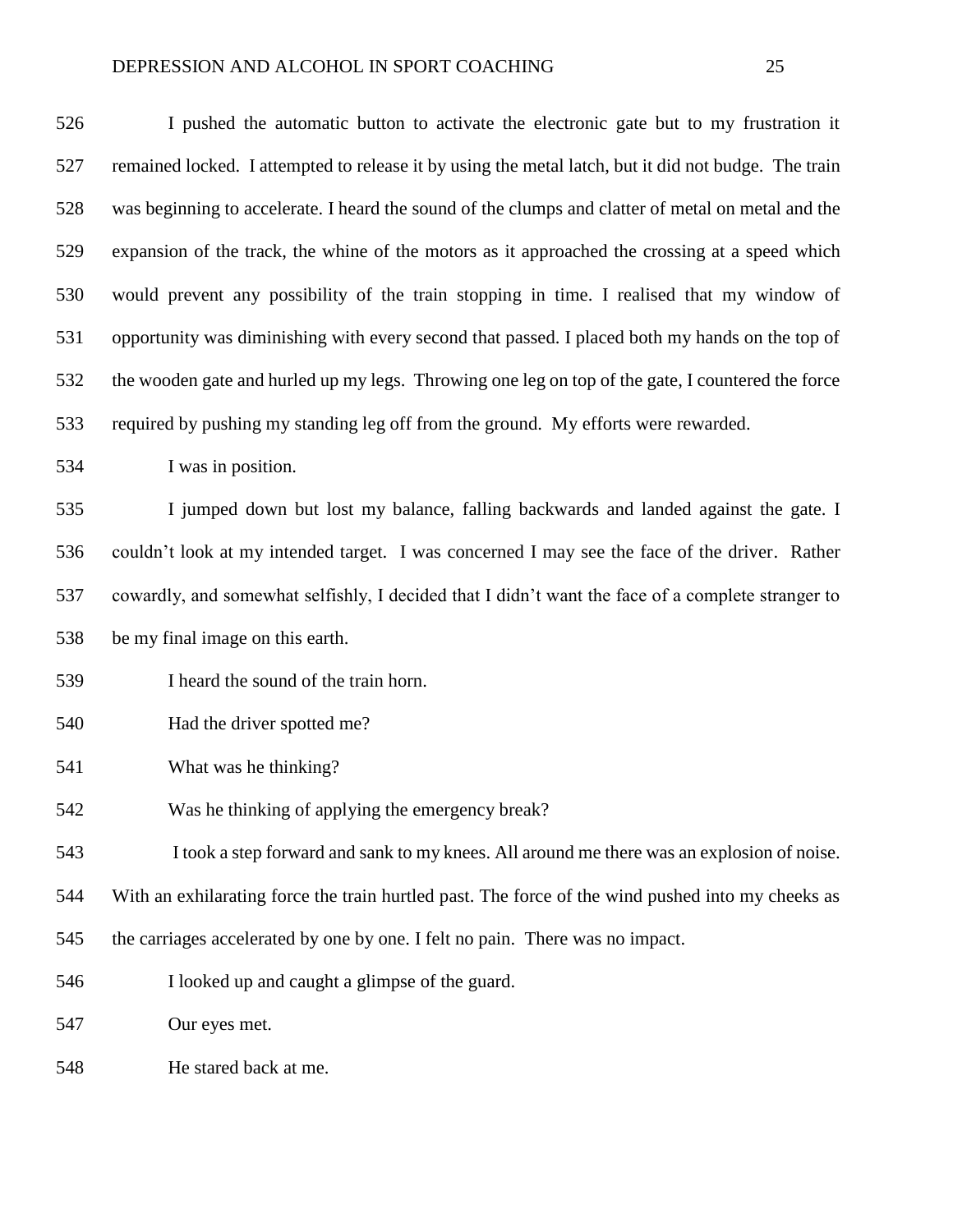I could tell by the look of horror on his face, he knew exactly what I was intending to do.

### **A Brief Discussion: Impression Management, Stigma and Shame.**

 From a coaching perspective, the narrative reveals turbulent and heart wrenching events that occurred in hotel rooms, in Steve's car, and in Jane and Steve's home. These events are juxtaposed with the professional image that Steve aspired to portray in his formal coaching tracksuit and even at home by 'hiding bottles'. Indeed, Steve eventually characterises himself as 'a fake' because 'it's all an act'. Moreover, Steve's 'professional front' is crystalised in Jane's summation of their time working abroad;

 Don't believe what was reported in papers. It was the breakdown he suffered during the training camp, that was the real reason.

 The notion of impression management in sport coaching is not new. Drawing once more on the work of Goffman, authors have suggested that coaches perform roles within their professional lives (Potrac, Jones, & Armour, 2002; Jones, Potrac, Cushion, Ronglan, & Davey, 2011). In doing so, these authors have utilised Goffman's dramaturgical metaphor to explain how coaches exhibit behaviours which are seen as desirable for their roles in order to gain respect from their audience; e.g. players or even family members. Consistent with this, many of Steve's maladptive behaviours occur 'back stage' in hotel rooms or at home i.e. away from the judgements of his audience. Goffman (1963) notes that this is a common response from individuals who fear being discredited for an attribute that they possess. Perceptively, Goffman (1963) notes that which attributes lead to stigma depend on a given social context. For instance, Goffman (1963), notes an example of the young boy, who attends a local library, but does so covertly because he is concerned about being stigmatised as a 'geek' by his friends. Of course, in a different social context, where reading is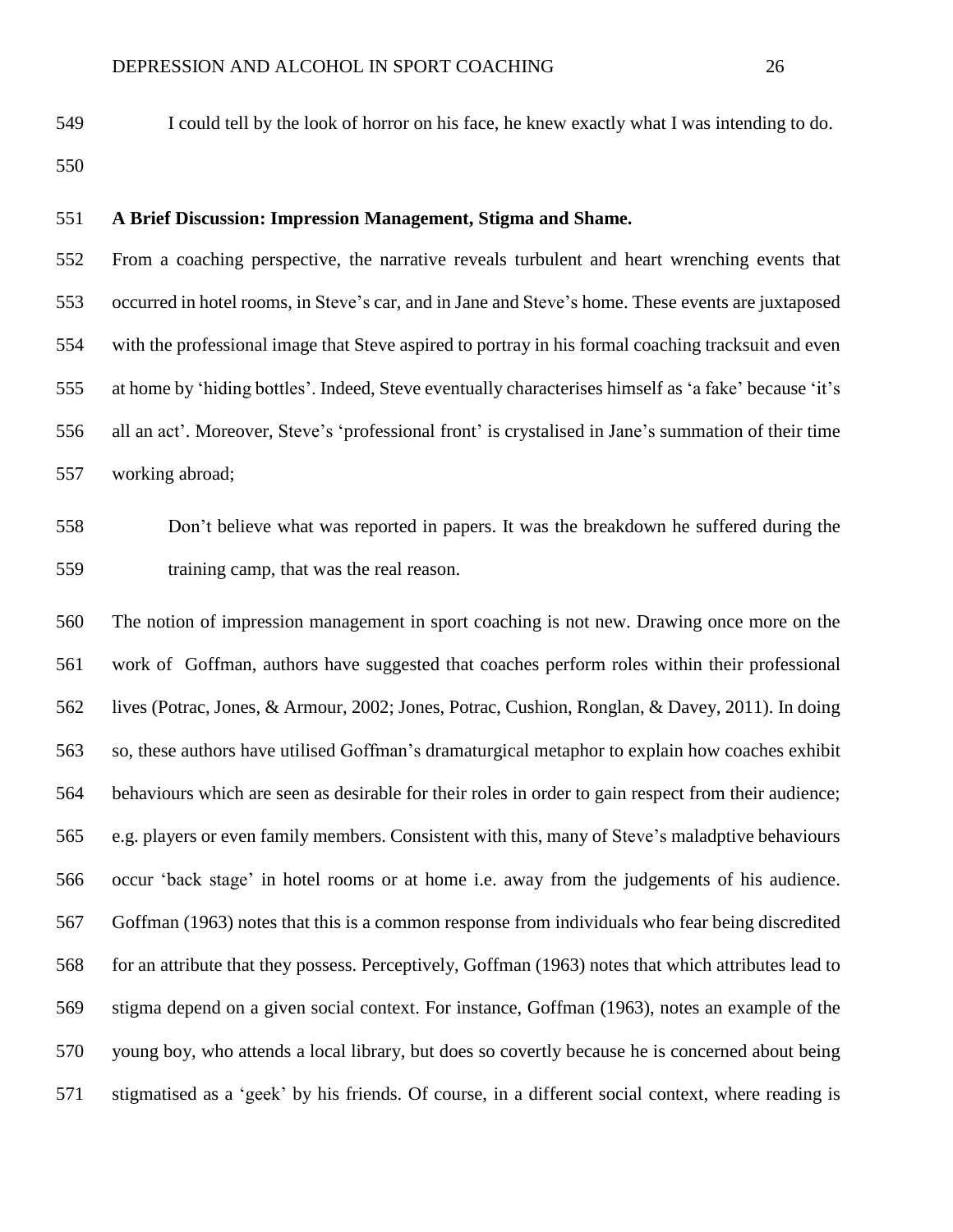| 572 | more valued, attending a library would not be a discreditable attribute. However, in the world of     |
|-----|-------------------------------------------------------------------------------------------------------|
| 573 | elite sport coaching, Steve perceives that mental illness is a "a defiling thing to possess" of which |
| 574 | he should be ashamed (Goffman, 1963, p 18). Of course, mental illness may also be a discreditable     |
| 575 | attribute in Steve's personal life, and thus Steve may be managing his impression on several fronts.  |
| 576 | On this note, Goffman (1963) observes that individuals may undertake several impression               |
| 577 | management startegies including:                                                                      |
| 578 | a) A full cover and concealment from everyone.                                                        |
| 579 | b) Removing themseleves from a social context e.g. by moving house, jobs or friendship                |
| 580 | group.                                                                                                |
| 581 | Discrete disclosure to individuals in certain parts of one's life e.g. family or health care<br>C)    |
| 582 | professionals, but not work.                                                                          |
| 583 | Discrete diclosure to individuals at work in powerful positions such as those at the top of<br>d)     |
| 584 | a hierarchy.                                                                                          |
| 585 | Discrete disclosure to individuals with similar atrributes e.g. mental health support groups.<br>e)   |
| 586 | Allocating the signs of one stigmatised attribute (e.g. mental illness) to another cause (e.g.<br>f)  |
| 587 | fatigue).                                                                                             |
| 588 | Full disclosure as a means of confronting the attribute and seeking support.<br>$\mathbf{g}$ )        |
| 589 | In Steve's case, he "manages crucial information" in order to present a socially acceptable front     |
| 590 | to his employer (Goffman, 1963, p. 115). In doing so, Steve manages to conceal his mental illness,    |
| 591 | which in elite coaching could be construed as a 'shameful' attribute Shame as a concept has been      |
| 592 | analysed in Jean Paul Sartre's famous concept of 'the look'. The Look has relevance to Steve's        |
| 593 | experience as it explains how, like stigma, feelings such as shame are predicated on the presence     |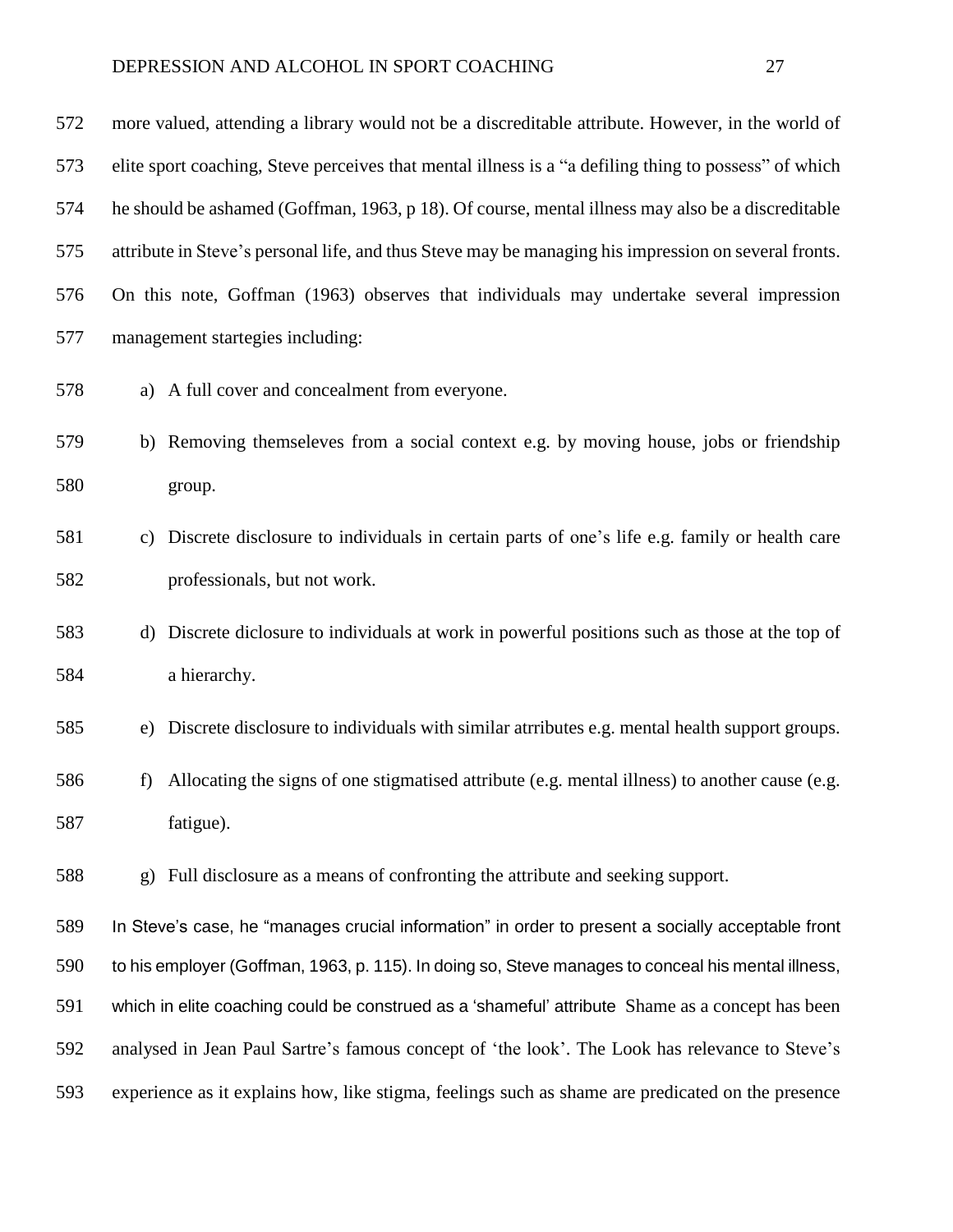of others. More specifically, in a phenomenologically informed example Sartre (1943/1984) sets the scene of a hotel corridor and an example of an individual coyly looking through a key hole into another hotel room. While the individual is covertly listening to someone else's hotel room, Sartre argues that they are freely engaged in a pre-reflective state. Typically, they may be preoccupied by the events on the otherside of the key hole. This pre-reflective state is maintained until they notice the presence of an other human entity on the hotel corridor who may see them. Perhaps someone who has stepped out of the elevator. At that point, when they share 'a look', the individual at the door suddeny becomes aware of how they appear to the other. They may appear rude, guilty or perhaps even appear as engaging in unlawful activity. Thus it is then, and because of the shared look, that they experience shame. Sartre therefore concludes that we feel shame because another consciousness which is directed towards us, actually reveals us to our own selves.

 Consistent with Sartre, shame may also appear for Steve when others see his struggles. This may be why he calls in sick before settting off for work. This may be why he clumsily hides bottles from Jane, and may be why he listens out for Jane's car on the gravel. It is, however, understandable that Steve should not want others to see his struggle. This is because apart from feelings of shame, he also inhabits a world of high expectations, and one in which he considers mental illness to be a stigmatising concept. If word 'leaks out', then his future employment is at risk. Paradoxically however, the more effectively that Steve impression manages his depression and alcohol dependence (in a back stage area), then the less likely he is to receive the care and support that he needs. Thus, Steve's experiences have significant implications for those who seek to care for coaches with mental illness. Firstly, it suggests that coaches who need support may deliver a confident and coherent front stage performance. Therefore, employers, and fellow staff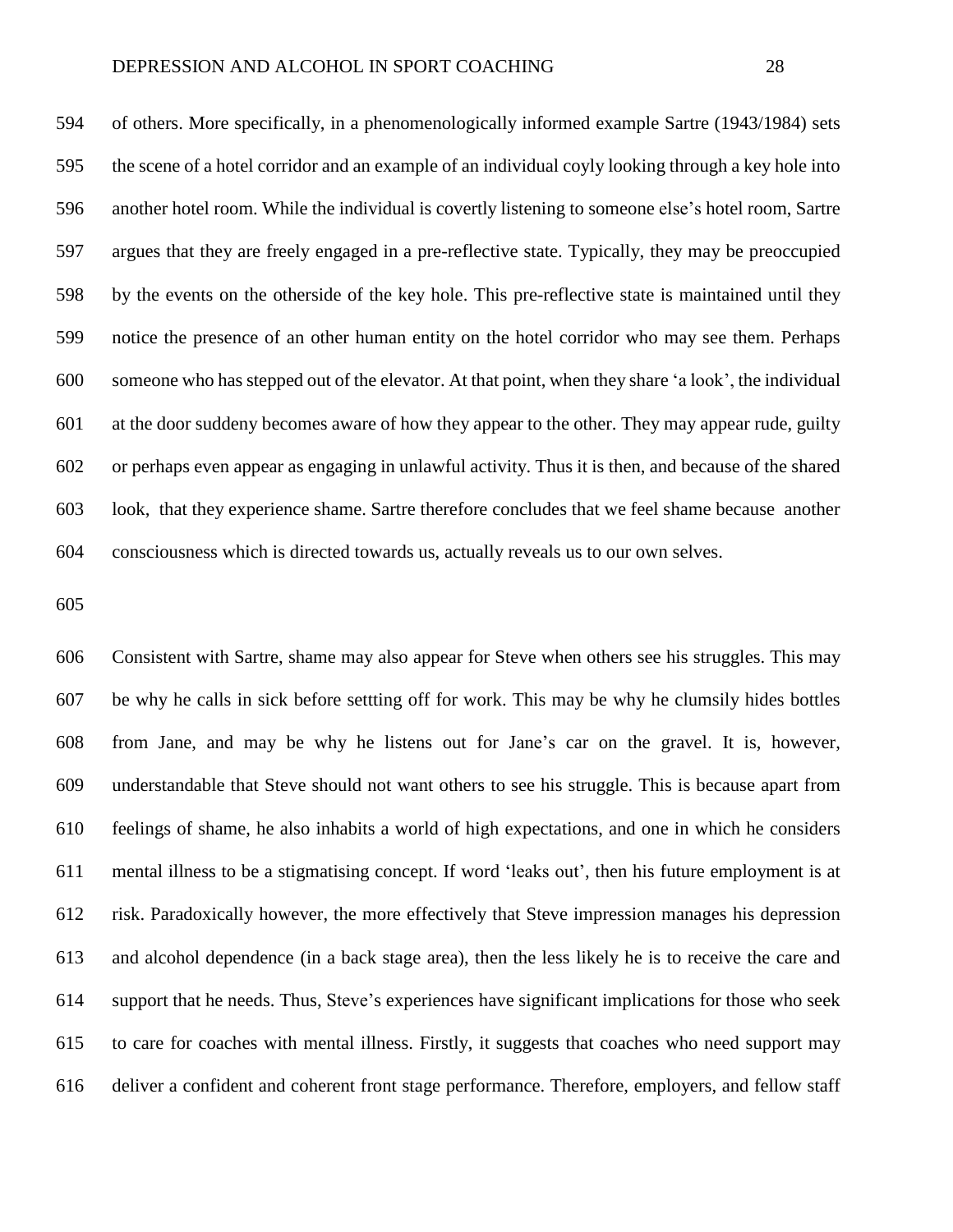may need training in order to recognise the subtle signs and symptoms of poor mental health. More specifically, while others have correctly called for coaches to provide repeated attention to the needs of athletes (Annerstedt & Eva-Carin, 2014), Steve and Jane's narrative illustrates that employers may need to ensure that they also afford sustained attention to the care needs of coaches themselves. Secondly, Steve's story also illustrates that there is much work to do engender a culture where coaches feel comfortable asking for support and a culture which envelopes them in a web of care (Cronin, Roberts, Cronin & Armour, 2018). To that end, perhaps the listening recommended by Knust and Fisher (2015), empathy advocated by Annerstedt and Eva-Carin (2014) and medical support suggested by Cronin, Roberts, Cronin, and Armour (2018) should not be confined to athletes but also extended to coaches themselves.

 This study provides a voiced understanding of the meanings that affect an elite sport coach suffering with severe depression and a deepening dependancy on alcohol. However, this study also contains some methodological limitaions which need to be acknowledged. First, the narrative was produced by an indiviudal currently living in the UK, thus experiences of navigating mental health issues may not be indicative of those living outside this region. Second, as our participant was not engaged in any help-seeking process, our study is unable to offer any targated interventions 633 surrounding the experiences of the illness during treatment. Third, despite our best efforts to depict Steve's suffering through his choice of words and language, we accept that every word caries utterances both past and present and therefore acknowledge our story cannot show the full sequence of events leading up to Steve's illness.

### **Conclusion**

 By sharing this story with you, we hope to shed light on a debilitating illness that can ruin careers and relationships. Moreover, we hope to prompt readers to consider their own work places, their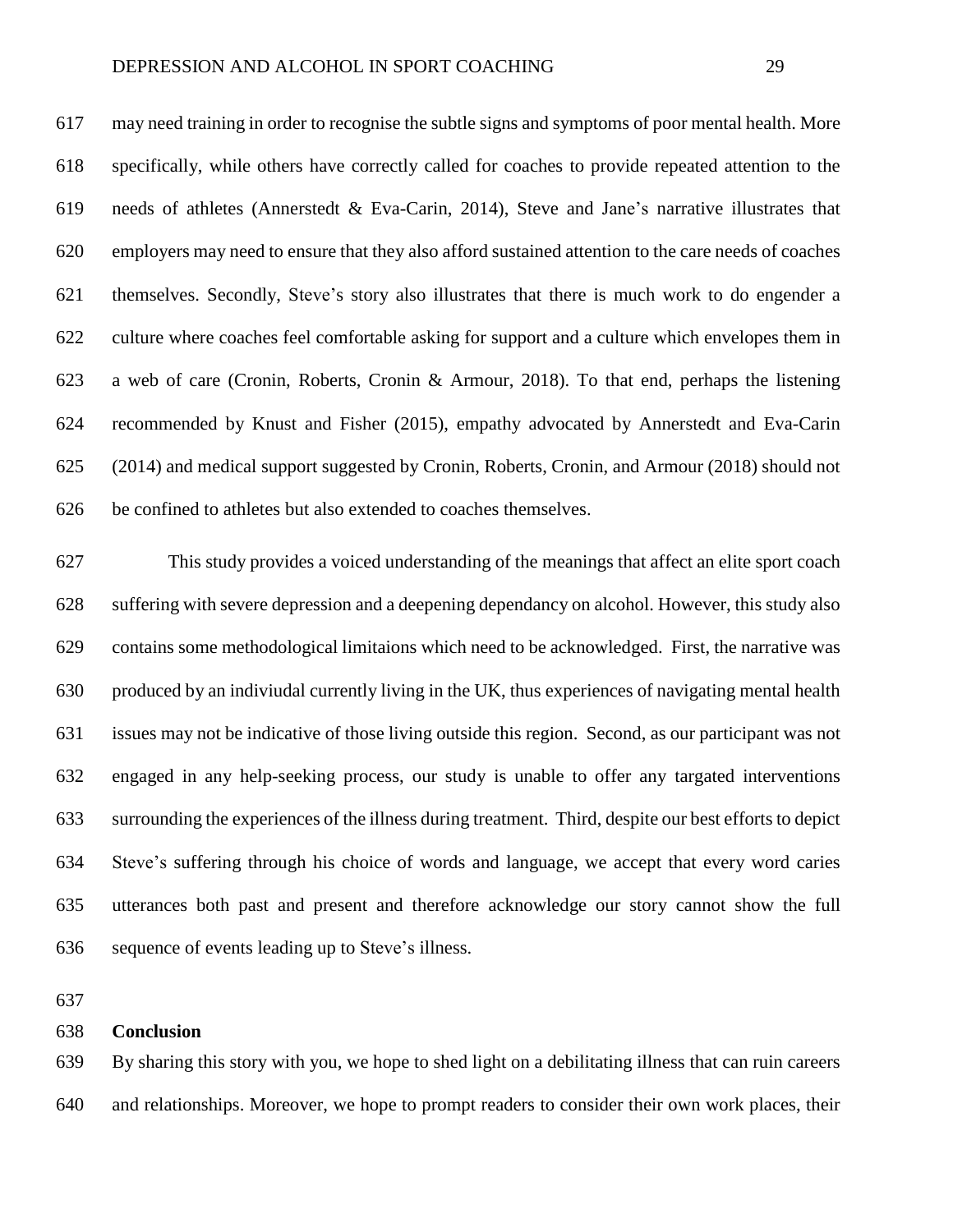own mental health, and that of their colleagues. On this topic, we wonder if sports organisation's and agencies are doing enough to support coaches and their mental wellbeing? What systems are in place to support a coach's mental wellbeing? Coaches use techniques to develop and maintain their athlete's mental wellbeing, however, coaches do not appear to be able to access or receive these techniques from their employers themselves. Further non-fiction narrative studies into athlete's/organisations perceptions of (1) mental health and whether this affects their relationship with their coach and (2) whether mental health affects a coach's ability to work effectively in a competitive sporting arena may aid in developing awareness that can break down barriers for help seeking behaviour. This may generate public and organisational awareness around mental health and wellbeing in coaches and athletes in the sporting world and facilitate further understanding of the role of mental health within this specific area.

 Aside from simply highlighting the debilitating nature of Steve's mental health problems, and his deepening dependency on alcohol, Steve's experience begin the process of lifting the veil of secrecy and silence, which currently surrounds depression and alcohol related disorders in professional coaching. The story has shed light on the stigma surrounding mental illness in sport, and the shame that coaches may experience. It is our contention that Steve's story is not unique, and it may well be that there are a number professional coaches working in elite sport, who are suffering similar depressive symptoms, coupled by excessive alcohol use. However, until the culture within professional sport changes, and coaches like Steve feel compelled to speak out, then future research will be limited. It is envisaged that the story presented will offer an opportunity to develop more thought-provoking and critical discussion and advance our understanding of mental illness in sport.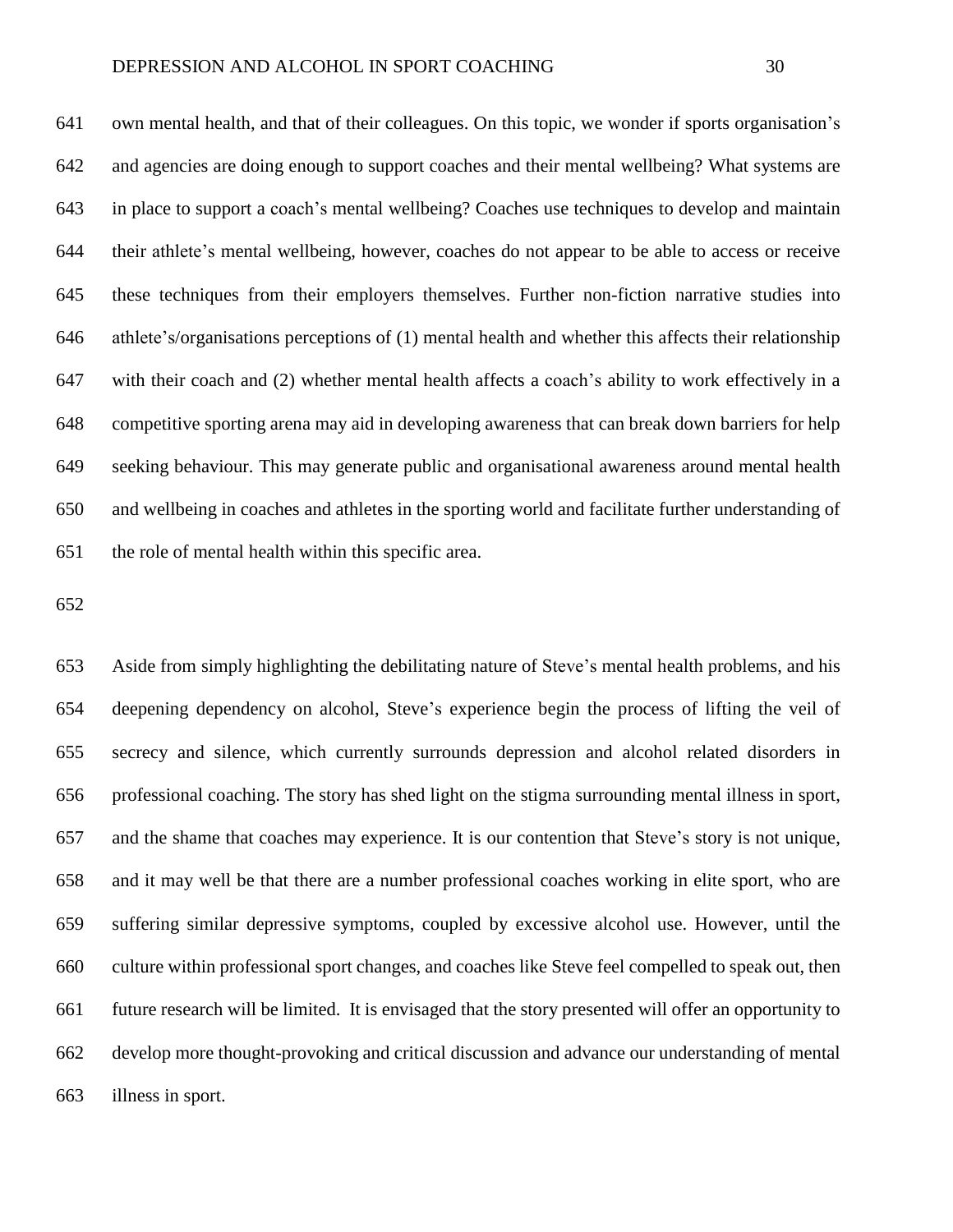# **Acknowledgements**

- The authors would like to thank both Steve and Jane for sharing their story and for allowing us
- the opportunity to share their story with you. The authors would also like to acknowledge two
- very helpful and supportive reviewers whose comments on earlier drafts helped improve the
- quality of the final version.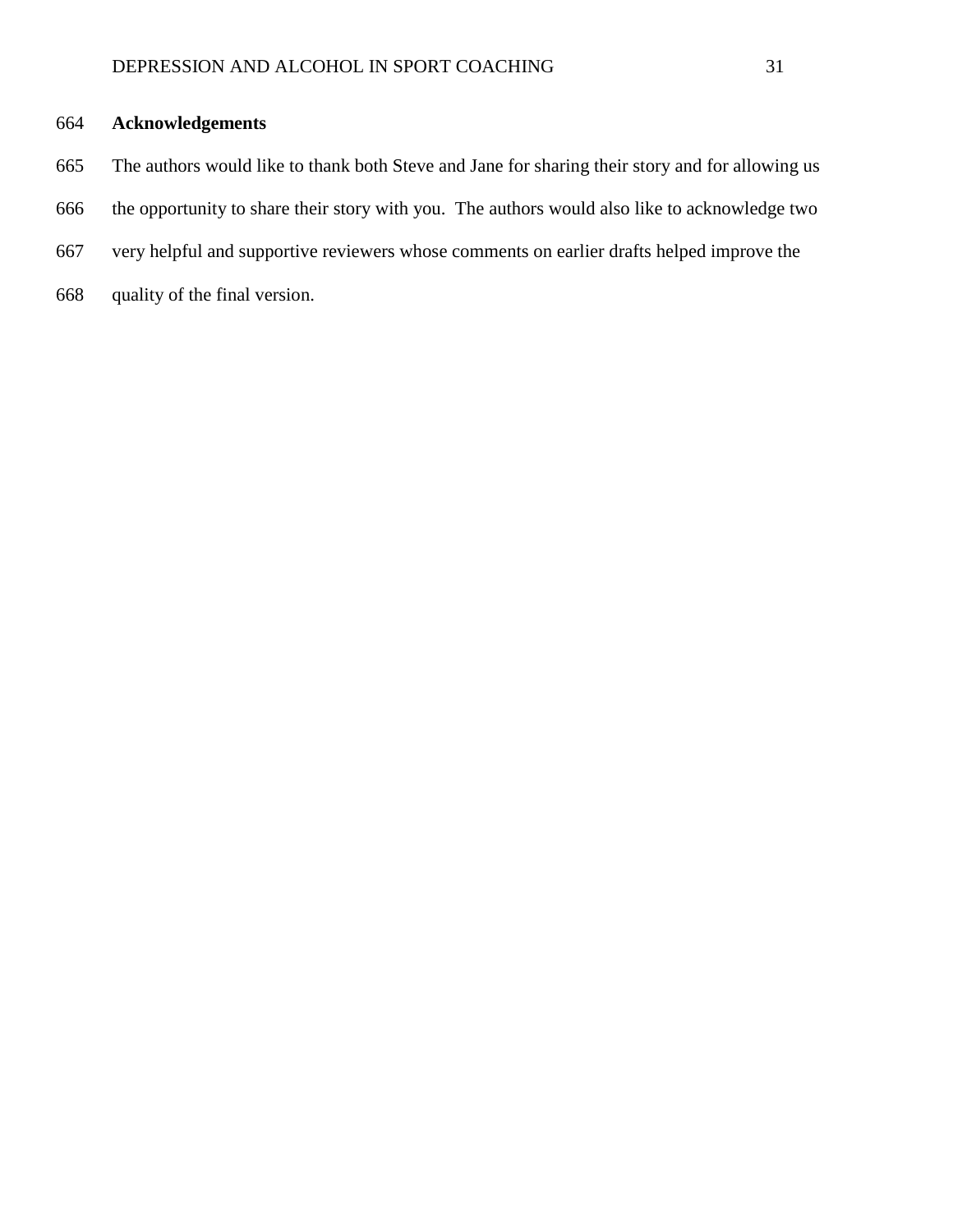| 669                      | References                                                                                                                                                                                                                                                       |
|--------------------------|------------------------------------------------------------------------------------------------------------------------------------------------------------------------------------------------------------------------------------------------------------------|
| 670                      | Addis, M.E. (2008). Gender and depression in men. Clinical Psychological Science Practice,                                                                                                                                                                       |
| 671                      | $15(3)$ , $153-168$ .                                                                                                                                                                                                                                            |
| 672                      | American Psychiatric Association (2013). Diagnostic and Statistical Manaual of Mental Disorders                                                                                                                                                                  |
| 673                      | (DSM-IV-TR), 5 <sup>th</sup> Edn. Washington, DC: American Psychiatric Association.                                                                                                                                                                              |
| 674<br>675<br>676<br>677 | Annerstedt, C., & Eva-Carin, L. (2014). Caring as an important foundation in coaching for social<br>sustainability: a case study of a successful Swedish coach in high-performance sport.<br>Reflective Practice, 15(1), 27-39. doi:10.1080/14623943.2013.869204 |
| 678<br>679<br>680        | Armour, K. M. (2011). Sport pedagogy: An introduction for teaching and coaching (1 ed.).<br>London: Routledge.                                                                                                                                                   |
| 681<br>682<br>683<br>684 | Bentzen, M., Lemyre, P.-N., & Kentta, G. (2015). Changes in Motivation and Burnout Indices in<br>High-Performance Coaches Over the Course of a Competitive Season. Journal of Applied<br>Sport Psychology, 1-21. doi:10.1080/10413200.2015.1053160               |
| 685                      | Carless, D., & Douglas, K. (2009). 'We haven't got a seat on the bus for you' or 'all the seats are                                                                                                                                                              |
| 686                      | mine': narratives and career transition in professional golf. Qualitative Research in Sport,                                                                                                                                                                     |
| 687                      | Exercise and Health, 1, 51-66.                                                                                                                                                                                                                                   |
| 688                      | Carless, D., & Douglas, K. (2012). Stories of success: cultural narratives and personal stories of                                                                                                                                                               |
| 689                      | elite and professional athletes. Reflective Practice, 13, 387-398.                                                                                                                                                                                               |
| 690                      | Carless, D., & Douglas, K. (2013). Living, resisting, and playing the part of athlete: narrative                                                                                                                                                                 |
| 691                      | tensions in elite sport. Psychology of Sport and Exercise, 14, 701-708.                                                                                                                                                                                          |
| 692                      | Carless, D., & Sparkes, A. C. (2008). The physical activity experiences of men with serious mental                                                                                                                                                               |
| 693                      | illness: Three short stories. Psychology of Sport and Exercise, 9(2), 191-210.                                                                                                                                                                                   |
| 694                      | http://doi.org/10.1016/j.psychsport.2007.03.008                                                                                                                                                                                                                  |
| 695                      | Carless, D., Sparkes, A. C., Douglas, K., & Cooke, C. (2014). Disability, inclusive adventurous                                                                                                                                                                  |
| 696                      | training and adapted sport: Two soldiers' stories of involvement. Psychology of Sport and                                                                                                                                                                        |
| 697                      | Exercise, 15(1), 124-131. http://doi.org/10.1016/j.psychsport.2013.10.001                                                                                                                                                                                        |
| 698                      | Connaughton, D., Wadey, R., Hanton, S., & Jones, G. (2008). The development and maintenance                                                                                                                                                                      |
| 699                      | of mental toughness: Perceptions of elite performers. Journal of Sports Sciences, 26(1), 83-                                                                                                                                                                     |
| 700                      | 95. http://doi.org/10.1080/02640410701310958                                                                                                                                                                                                                     |
| 701                      | Corrigan, P. (2004). How stigma interferes with mental health care. American Psychologist, 59(7),                                                                                                                                                                |

614–625. http://doi.org/10.1037/0003-066X.59.7.614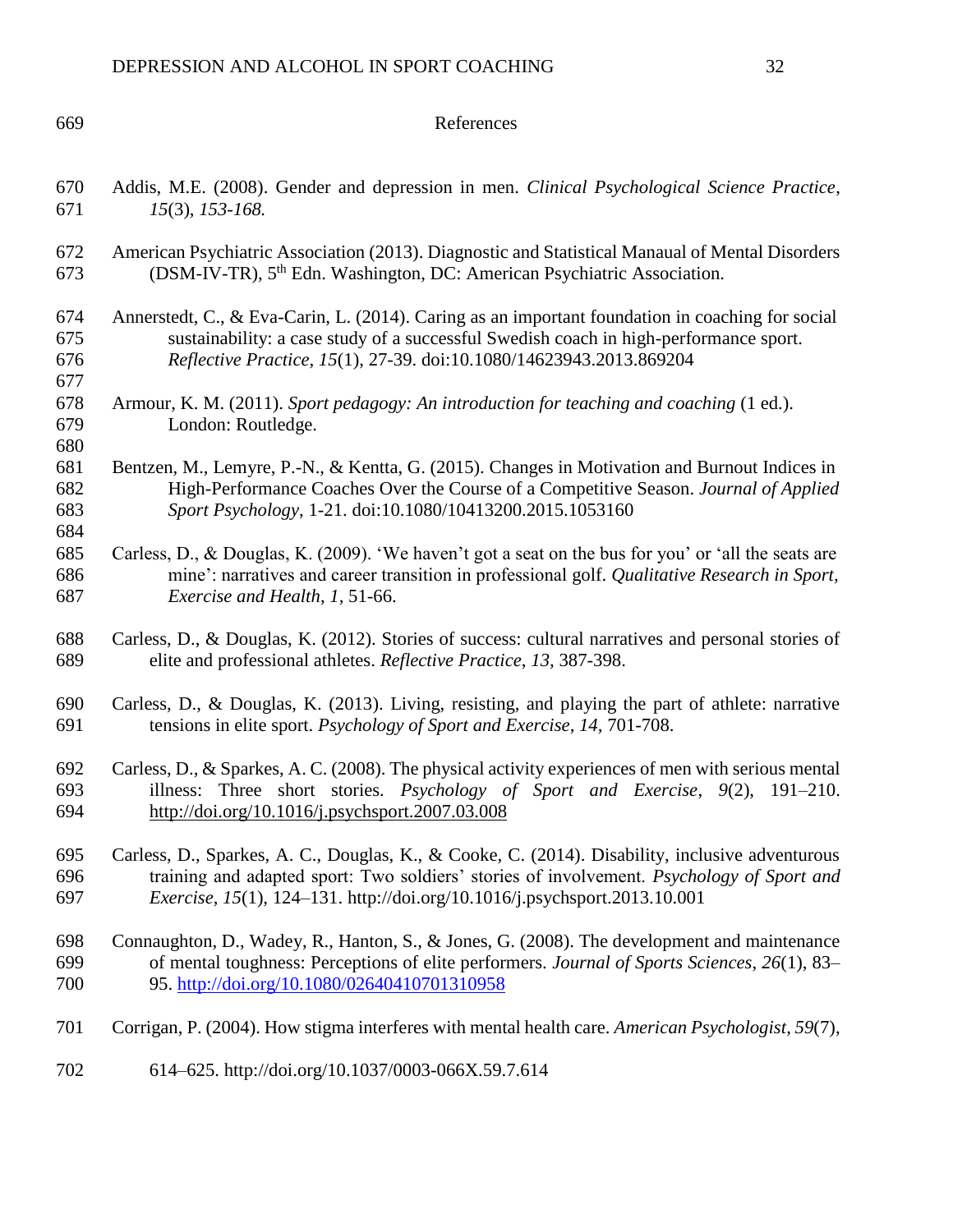*Psychology of Sport and Exercise, 6*(2), 151-171. Cronin, C., & Armour, K. M. (2017). 'Being' in the coaching world: New insights on youth performance coaching from an interpretative phenomenological approach. *Sport, Education and Society, 22*(8), 919-931. doi:10.1080/13573322.2015.1108912 Cronin, C., Roberts, S., Cronin, O., & Armour, K. (In Press). Julie's Story; Caring For, and With Others. In C. Cronin, & K. Armour, *Care in Sport Coaching: Pedagogical Cases.* London: Routledge. Cushion, C., & Jones, R. (2006). Power, discourse and symbolic violence in professional youth soccer:the case of Albion FC. *Sociology of Sport Journal, 23*(2), 142-161. doi:10.1123/ssj.23.2.142 Diamond, J. (2005) *The Irritable Male Syndrome: Understanding and managing the 4 keycauses of depression and aggression.* Emmaus, PA: Rodale Books. Douglas, K., & Carless, D. (2008). Using stories in coach education. *International Journal of Sports Science and Coaching, 3*(1), 33-49

Craft, L. L. (2005). Exercise and clinical depression: Examining two psychological mechanisms.

- Douglas, K., & Carless, D. (2010). Restoring connections in physical activity and mental health research and practice: A confessional tale. *Qualitative Research in Sport and Exercise*, *2*(3), 336–353.<http://doi.org/10.1080/19398441.2010.517039>
- Ellis, C., Bochner, A., Rambo, C., Berry, K., Shakespeare, H., Gingrich-Philbrook, C., . . . Bolen, D. M. (2018). Coming Unhinged: A Twice-Told Multivoiced Autoethnography. *Qualitative Inquiry, 24*(2), 119-133. doi:10.1177/1077800416684874
- Faulkner, G., & Biddle, S. J. H. (2004). Exercise and depression: Considering variability and contextuality. *Journal of Sport & Exercise Psychology*, *26*(1), 3–18.
- Frey, M. (2007). College coaches' experiences with stress— "problem solvers" have problems,
- too. *The Sport Psychologist*, *21*(1), 38–57.<http://doi.org/10.1123/tsp.21.1.38>
- Hjälm, S., Kenttä, G., Hassménan, P., & Gustafsson, H. (2007). Burnout among elite soccer coaches. *Journal of Sport Behavior, 30*(4), 415-427.
- Jones, G. (2002). What is this thing called mental toughness? An investigation of elite sport performers. *Journal of Applied Sport Psychology, 14*(3), 205-218.
- Jones, G., Hanton, S., & Connaughton, D. (2007). A framework of mental toughness in the world's best performers. *The Sport Psychologist, 21*(2), 243-264.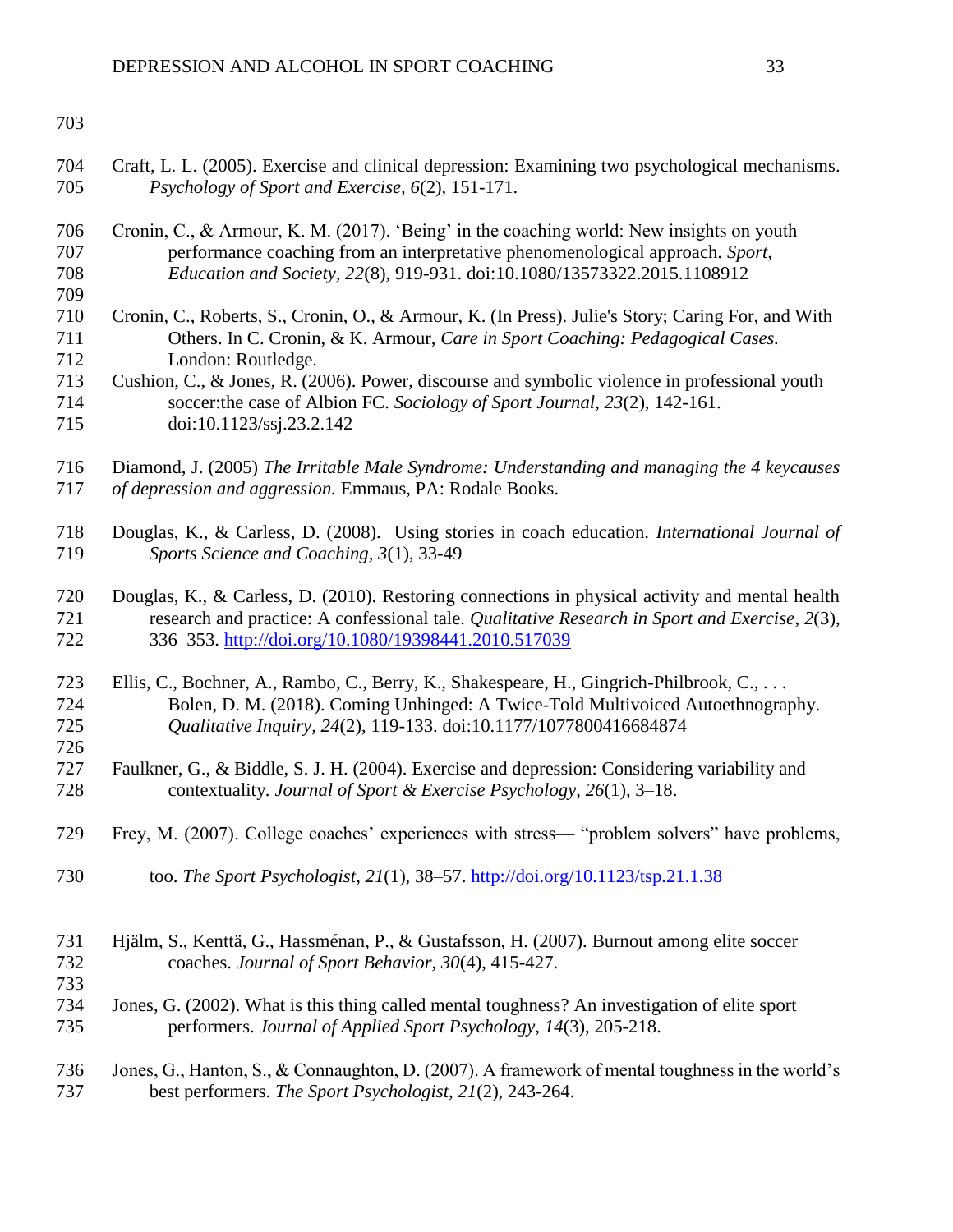| 738<br>739                      | Jones, R. (2012). Editorial. Sports Coaching Review, 1(1), 1-3.                                                                                                                                                                                                                                 |
|---------------------------------|-------------------------------------------------------------------------------------------------------------------------------------------------------------------------------------------------------------------------------------------------------------------------------------------------|
| 740<br>741<br>742               | Jones, R. L. (2006). The Sports Coach as an Educator: Re-conceptualising Sports Coaching (1<br>ed.). London: Taylor and Francis.                                                                                                                                                                |
| 743<br>744<br>745<br>746        | Jones, R. L. (2009). Coaching as caring (the smiling gallery): accessing hidden knowledge.<br>Physical Education and Sport Pedagogy, 14(4), 377-390.<br>doi:10.1080/17408980801976551                                                                                                           |
| 747<br>748<br>749<br>750<br>751 | Jones, R. L., Potrac, P., Cushion, C., Ronglan, L., & Davey, C. (2011). Erving Goffman:<br>interaction and impression management, playing the coaching role. In R. Jones, P. Potrac,<br>C. Cushion, & L. Ronglan, The Sociology of Sports Coaching (pp. 15-27). London:<br>Routledge.           |
| 752<br>753<br>754               | Jowett, S., & Cockerill, I. (2003). Olympic medalists' perspective of the athlete–coach<br>relationship. Psychology of Sport and Exercise, 4(4), 313-331.                                                                                                                                       |
| 755<br>756<br>757<br>758        | Knust, S. K., & Fisher, L. A. (2015). NCAA Division I Female Head Coaches' Experiences of<br>Exemplary Care Within Coaching. International Sport Coaching Journal, 2(2), 94-107.<br>doi:10.1123/iscj.2013-0045                                                                                  |
| 759<br>760<br>761<br>762        | Kull, M., Ainsaar, M., Kiive, E., & Raudsepp, L. (2012). Relationship between low<br>depressiveness and domain specific physical activity in women. Health Care for Women<br>International, 33(5), 457-472. http://doi.org/10.1080/07399332.2011.645968                                         |
| 763<br>764<br>765<br>766        | Lee, K. M., Xie, H., & Parasuram, R. (2014). The effects of psychoeducation on patients with<br>schizophrenia and their families: An integrative review. Singapore Nursing Journal,<br>$41(2)$ , 3-16.                                                                                          |
| 767<br>768<br>769<br>770        | Lucksted, A., McFarlane, W., Downing, D., & Dixon, L. (2012). Recent developments in family<br>psychoeducation as an evidence-based practice. Journal of Marital and Family Therapy,<br>38(1), 101-121. http://doi.org/10.1111/j.1752-0606.2011.00256.x                                         |
| 771<br>772<br>773               | Malcolm, D., & Scott, A. (2012). Suicide, sport and medicine. British Journal of Sports<br>Medicine, 46(16), 1092-1093. http://doi.org/10.1136/bjsports-2012-090974                                                                                                                             |
| 774<br>775<br>776<br>777<br>778 | Markser, V. Z. (2011). Sport psychiatry and psychotherapy. Mental strains and disorders in<br>professional sports. Challenge and answer to societal changes. European Archives of<br>Psychiatry and Clinical Neuroscience, 261(S2), 182-185. http://doi.org/10.1007/s00406-<br>$011 - 0239 - x$ |
| 779<br>780<br>781               | Mechanic, D., Bilder, S., & McAlpine, D. D. (2002). Employing persons with serious mental<br>illness. <i>Health Affairs</i> , 21(5), 242–253. http://doi.org/10.1377/hlthaff.21.5.242                                                                                                           |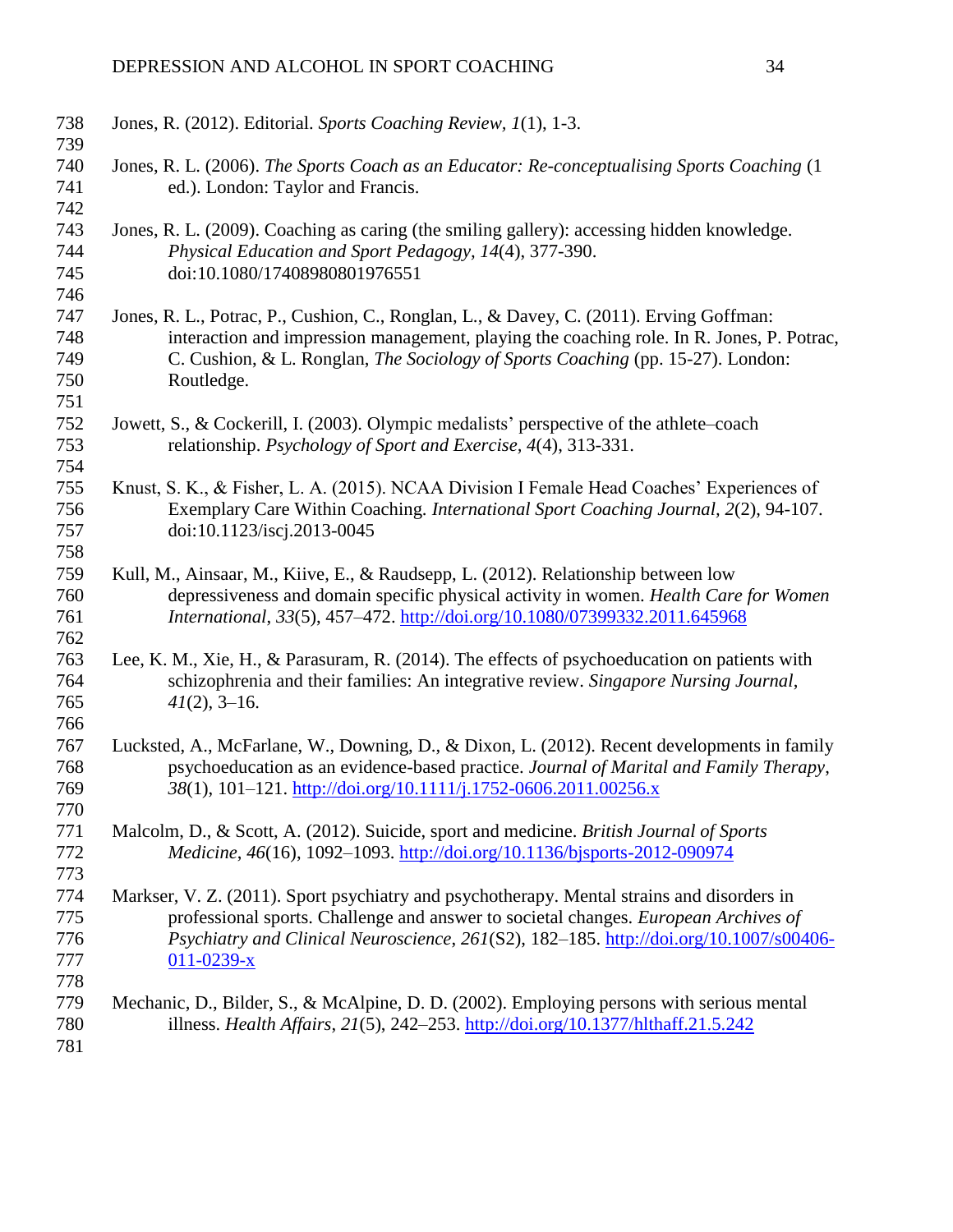| 782 | Mellalieu, S. D., Hanton, S., & Fletcher, D. (2006). A competitive anxiety review: Recent           |
|-----|-----------------------------------------------------------------------------------------------------|
| 783 | directions in sport psychology research. In S. Hanton & S. D. Mellalieu (Eds.), Literature          |
| 784 | reviews in sport psychology (pp. 1–45). Hauppauge, NY: Nova Science.                                |
| 785 |                                                                                                     |
| 786 | Möller-Leimkühler, A. M. (2002). Barriers to help-seeking by men: A review of sociocultural         |
| 787 | and clinical literature with particular reference to depression. Journal of Affective               |
| 788 | Disorders, 71(1-3), 1-9. http://doi.org/10.1016/S0165-0327(01)00379-2                               |
| 789 | Mummery, K. (2005). Essay: Depression in sport. The Lancet, 366 (Special issue), S36–S37.           |
| 790 | http://doi.org/10.1016/S0140-6736(05)67840-3                                                        |
| 791 |                                                                                                     |
| 792 | National Institute for Clinical Excellence (NICE). (2009). Depression in adults: The treatment      |
| 793 | and management of depression in adults. Retrieved October 25, 2016, from                            |
| 794 | https://www.nice.org.uk/guidance/CG90                                                               |
| 795 |                                                                                                     |
| 796 | National Institute for Health and Clinical Excellence (NICE). (2011). Alcohol-use disorders,        |
| 797 | diagnosis, assessment and management of harmful drinking and alcohol dependence.                    |
| 798 | Retrieved October 25, 2016, from https://www.nice.org.uk/guidance/CG115                             |
| 799 |                                                                                                     |
| 800 | Nixdorf, I., Frank, R., & Beckmann, J. (2016). Comparison of athletes' proneness to depressive      |
| 801 | symptoms in individual and team sports: Research on psychological mediators in junior               |
| 802 | elite athletes. Frontiers in Psychology, 7(893). http://doi.org/10.3389/fpsyg.2016.00893            |
| 803 |                                                                                                     |
| 804 | Olusoga, P., Butt, J., Hays, K., & Maynard, I. (2009). Stress in elite sports coaching: Identifying |
| 805 | stressors. Journal of applied sport psychology, 21(4), 442-459.                                     |
| 806 | doi:10.1080/10413200903222921                                                                       |
| 807 |                                                                                                     |
| 808 | Olusoga, P., Butt, J., Maynard, I., & Hays, K. (2010). Stress and coping: A study of world class    |
| 809 | coaches. Journal of Applied Sport Psychology, 22(3), 274–293.                                       |
| 810 | http://doi.org/10.1080/10413201003760968                                                            |
| 811 |                                                                                                     |
| 812 | O'Malley, L., Winter, S. & Holder, T. (2017) 'Always picking country over club': a creative         |
| 813 | non-fiction story of an international coach-athlete-coach triad. Qualitative Research in            |
| 814 | Sport, Exercise and Health, 10(2), 223-237.                                                         |
| 815 |                                                                                                     |
| 816 | Partington, M., & Cushion, C. J. (2012). Performance during performance: using Goffman to           |
| 817 | understand the behaviours of elite youth football coaches during games. Sports Coaching             |
| 818 | Review, 1(2), 93-105. doi:10.1080/21640629.2013.790167                                              |
| 819 |                                                                                                     |
| 820 | Partington, M. (2017). Sports coaching and the law of negligence: implications for coaching         |
| 821 | practice. Sports Coaching Review, 6(1), 36-56                                                       |
| 822 |                                                                                                     |
| 823 |                                                                                                     |
|     | Phoenix, C. (2010). Auto-photography in aging studies: Exploring issues of identity construction    |
| 824 | in mature bodybuilders. Journal of Aging Studies, 24(3), 167-180.                                   |
| 825 | http://doi.org/10.1016/j.jaging.2008.12.007                                                         |
| 826 |                                                                                                     |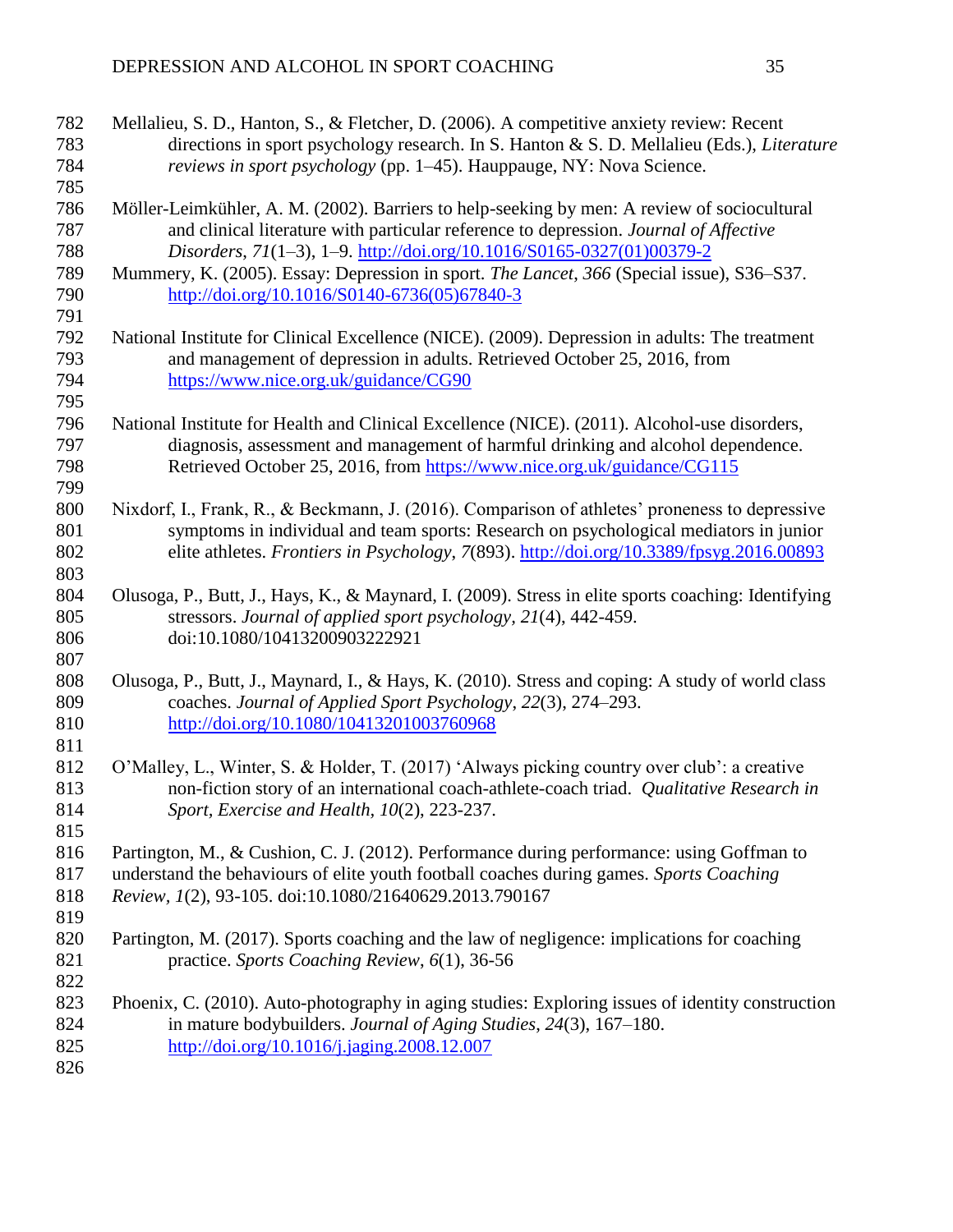| 827<br>828<br>829               | Pierce, D., Liaw, S.-T., Dobell, J., & Anderson, R. (2010). Australian rural football club leaders<br>as mental health advocates: An investigation of the impact of the Coach the Coach<br>project. International Journal of Mental Health Systems, 4(1), 10.                                                                                           |
|---------------------------------|---------------------------------------------------------------------------------------------------------------------------------------------------------------------------------------------------------------------------------------------------------------------------------------------------------------------------------------------------------|
| 830<br>831                      | http://doi.org/10.1186/1752-4458-4-10                                                                                                                                                                                                                                                                                                                   |
| 832<br>833<br>834<br>835        | Potrac, P., Jones, R. L., Gilbourne, D., & Nelson, L. (2012). 'Handshakes, BBQs, and bullets':<br>selfinterest, shame and regret in football coaching. Sports Coaching Review, 1(2), 79-82.<br>doi:10.1080/21640629.2013.768418                                                                                                                         |
| 836<br>837<br>838<br>839        | Potrac, P., Jones, R., & Armour, K. (2002). It's All About Getting Respect': the coaching<br>behaviors of an English soccer coach. Sport, Education and Society, 7(2), 183-202.<br>doi:10.1080/1357332022000018869                                                                                                                                      |
| 840<br>841<br>842<br>843        | Powers, M. B., Vedel, E., & Emmelkamp, P. M. G. (2008). Behavioral couples therapy (BCT)<br>for alcohol and drug use disorders: A meta-analysis. Clinical Psychology Review, 28(6),<br>952–962. http://doi.org/10.1016/j.cpr.2008.02.002                                                                                                                |
| 844<br>845<br>846<br>847<br>848 | Pryjmachuk, S., & Richards, D. A. (2007). Mental health nursing students differ from other<br>nursing students: Some observations from a study on stress and coping. International<br>Journal of Mental Health Nursing, 16(6), 390-402. http://doi.org/10.1111/j.1447-<br>0349.2007.00494.x                                                             |
| 849<br>850<br>851               | Rethorst, C.D., Wipfli, B.M. & Landers, D.M. (2009). The antidepressive effects of exercise.<br>Sports Medicine, 39, 491-511.                                                                                                                                                                                                                           |
| 852<br>853<br>854               | Riska, E., & Ettorre, E. (1999). Mental distress: Gender aspects of symptoms and coping. Acta<br>Oncologica, 38(6), 757-761. http://doi.org/10.1080/028418699432914                                                                                                                                                                                     |
| 855<br>856<br>857<br>858        | Roderick, M., & Schumacker, J. (2017). "'The whole week comes down to the team sheet': a<br>footballer's view of insecure work.". Work, employment and society, 31(1), 166-174.<br>doi:10.1177/0950017016672792                                                                                                                                         |
| 859<br>860<br>861<br>862<br>863 | Rodgers, M. L., Strode, A. D., Norell, D. M., Short, R. A., Dyck, D. G., & Becker, B. (2007).<br>Adapting multiple-family group treatment for brain and spinal cord injury intervention<br>development and preliminary outcomes. American Journal of Physical Medicine &<br>Rehabilitation, 86(6), 482-492. http://doi.org/10.1097/PHM.0b013e31805c00a1 |
| 864<br>865<br>866               | Roorbach, B. (2008). Writing life stories: How to make memories into memoirs, ideas<br>into essays, and life into literature. Cincinnati, OH: Writer's Digest Books.                                                                                                                                                                                    |
| 867<br>868<br>869               | Sartre, J.-P. (1943/1984). Being and nothingness. (H. E. Barnes, Trans.) New York: Washington<br><b>Square Press</b>                                                                                                                                                                                                                                    |
| 870<br>871<br>872               | Scheid, T. L., & Suchman, M. (2001). Ritual conformity to the Americans with disabilities act:<br>Coercive and normative isomorphism. In S. W. Hartwell & R. K. Schutt (Eds.), Research<br>in Social Problems and Public Policy (Volume 8) (pp. 105-140). Bingley: Emerald.                                                                             |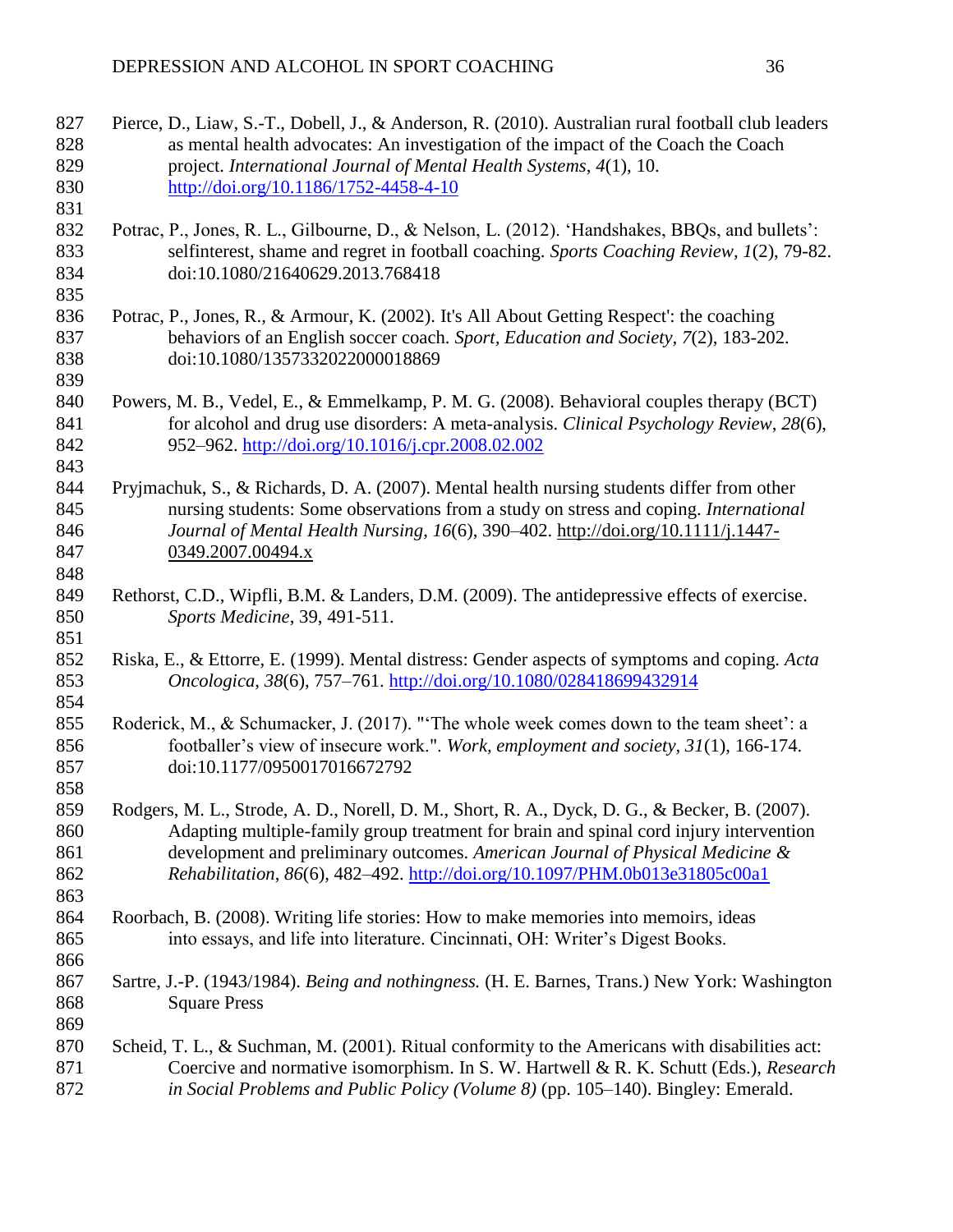| 873 |                                                                                                      |
|-----|------------------------------------------------------------------------------------------------------|
| 874 | Silverman, D. (2000). Analyzing talk and text. In N. K. Denzin & Y. S. Lincoln (Eds.),               |
| 875 | Handbook of Qualitative Research (pp. 821–834). Thousand Oaks, CA: Sage.                             |
| 876 | Smith, B. (2013). Sporting spinal cord injuries, social relations, and rehabilitation narratives: an |
| 877 | ethnographic creative non-fiction of becoming disable though sport. Sociology of Sport               |
| 878 | Journal, 30(2), 132-152.                                                                             |
| 879 |                                                                                                      |
| 880 | Smith, B. (2018). Generalizability in qualitative research: misunderstandings, opportunities and     |
| 881 | recommendations for the sport and exercise sciences. Qualitative Research in Sport,                  |
| 882 | Exercise and Health, 137-149. doi:10.1080/2159676X.2017.1393221                                      |
| 883 |                                                                                                      |
| 884 | Smith, B., McGannon, K. R., & Williams, T. L. (2016). Ethnographic creative non-fiction:             |
| 885 | exploring the what's, why's and how's. In G. Molnar, & L. Purdy, <i>Ethnographies in Sport</i>       |
| 886 | (pp. 59-72). Abingdon: Routledge.                                                                    |
| 887 |                                                                                                      |
| 888 | Sparkes, A. C. (1996). The fatal flaw. Qualitative Inquiry, 2(4), 463-494                            |
| 889 |                                                                                                      |
| 890 | Sparkes, A.C. (2007). Embodiment, academics, and the audit culture: a story seeking                  |
| 891 | consideration. Qualitative Research, 7, 521.                                                         |
| 892 |                                                                                                      |
| 893 | Sparkes, A. C., & Smith, B. (2014). Qualitative research methods in sport, exercise and health:      |
| 894 | From process to product. London: Routledge.                                                          |
|     |                                                                                                      |
| 895 | Storch, E. A., Storch, J. B., Killiany, E. M., & Roberti, J. W. (2005). Self-reported                |
| 896 | psychopathology in athletes: A comparison of intercollegiate student-athletes and non-               |
| 897 | athletes. Journal of Sport Behavior, 28(1), 86-98.                                                   |
|     |                                                                                                      |
| 898 | Vickers, M.H. (2014a). Workplace bullying as workplace corruption: a creative writing higher         |
| 899 | education case study. Administration and Society. 46(8), 960-985.                                    |
|     |                                                                                                      |
| 900 |                                                                                                      |
| 901 |                                                                                                      |
| 902 | Videbeck, S. L. (2009). Mental Health Nursing. Philadelphia, PA: Lippincott Williams &               |
| 903 | Wilkins.                                                                                             |
|     |                                                                                                      |
| 904 | Vogel, D. L., Wade, N. G., & Haake, S. (2006). Measuring the self-stigma associated with seeking     |
| 905 | psychological help. Journal of Counseling Psychology, 53(3), 325–337.                                |
|     |                                                                                                      |
| 906 | Vogel, D. L., Wade, N. G., & Hackler, A. H. (2007). Perceived public stigma and the willingness      |
| 907 | to seek counseling: The mediating roles of self-stigma and attitudes toward counseling.              |
| 908 | Journal of Counseling Psychology, 54(1), 40-50. http://doi.org/10.1037/0022-0167.54.1.40             |
|     |                                                                                                      |
| 909 | Whisman, M. A., & Beach, S. R. H. (2012). Couple Therapy for Depression. Journal of Clinical         |
| 910 | Psychology, 68(5), 526-535. http://doi.org/10.1002/jclp.21857                                        |
|     |                                                                                                      |